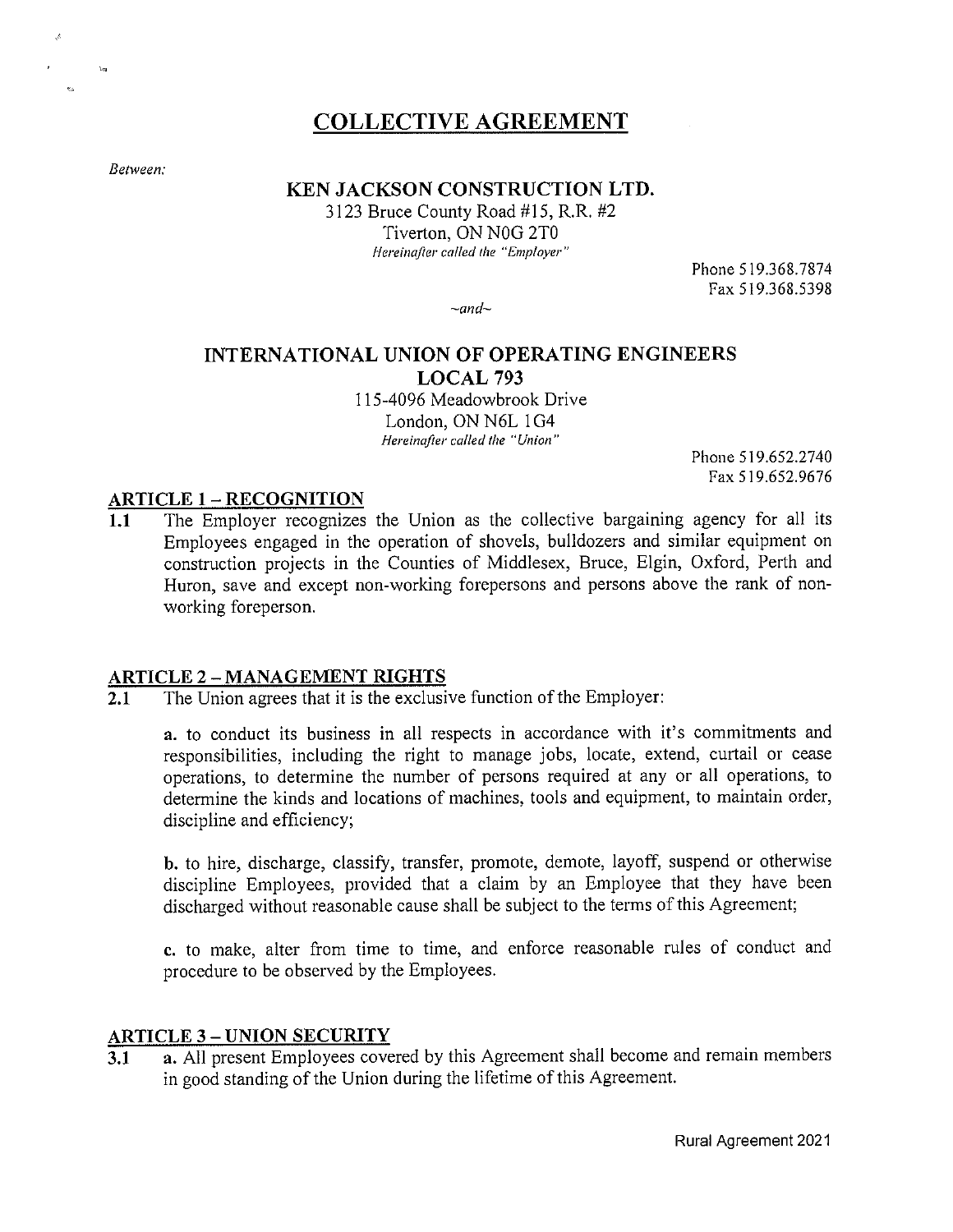**b.** All new Employees shall be required as a condition of employment, to become and remain members in good standing of the Union immediately upon the expiration of thirty (30) days employment.

- **3.2** It is expressly understood and agreed that the Employer shall not be required to discharge any Employee for violation of the provisions of this Article for union security for any reason other than the refusal of the Employee to join the Union or the nonpayment of regular monthly dues and/or assessment.
- **3.3 a.** As a condition of employment, The Employer shall require each Employee to sign a form which authorizes the Employer to deduct regular monthly union dues, working dues, initiation fees and assessments from the Employee's pay.

**b.** Regular monthly union dues shall be deducted from each Employee on the first pay of each month. The Union shall notify the Employer of the amount and any change thereto of the above mentioned deductions.

**c.** Effective January 1, 2004, the Employer agrees to deduct from each Employee in the bargaining unit, working dues based on two percent (2%) of the total package which includes the hourly rate, vacation pay, health plan and pension plan contributions for each hour earned by each Employee.

**d.** Effective January 1, 2021, the Employer shall deduct thirty cents (\$0.30), January 1, 2022 thirty-five cents (\$0.35) and January 1, 2023 forty cents (\$0.40) per hour earned by each Employee covered by this Agreement for Union Advancement Dues. The amount deducted shall be remitted together with other monthly contributions and deductions in the manner set out in this Collective Agreement.

**3.4 a.** All dues, fees and assessments so deducted shall be remitted to the Union Office, 2245 Speers Road, Oakville, Ontario L6L 6X8, on or before the 15<sup>th</sup> day of the month following the month such deductions were made.

**b.** The Employer shall, when making remittances to the Union, identify Employees both by name and Social Insurance Number and indicate the amount deducted from each Employee.

**3.5** a. The Employer agrees that whenever they require personnel to perform work covered by this Agreement, they shall first call the area union office for their requirements.

**b.** When adding to the workforce, the Employer shall have the prerogative, to hire through the Union Hall, former Employees who have been employed by the Employer for at least 400 hours, within the previous twelve (12) calendar months.

**c.** The Employer who normally employs six (6) or less Employees shall be entitled to request by name, one (1) person from the Union's out-of-work list.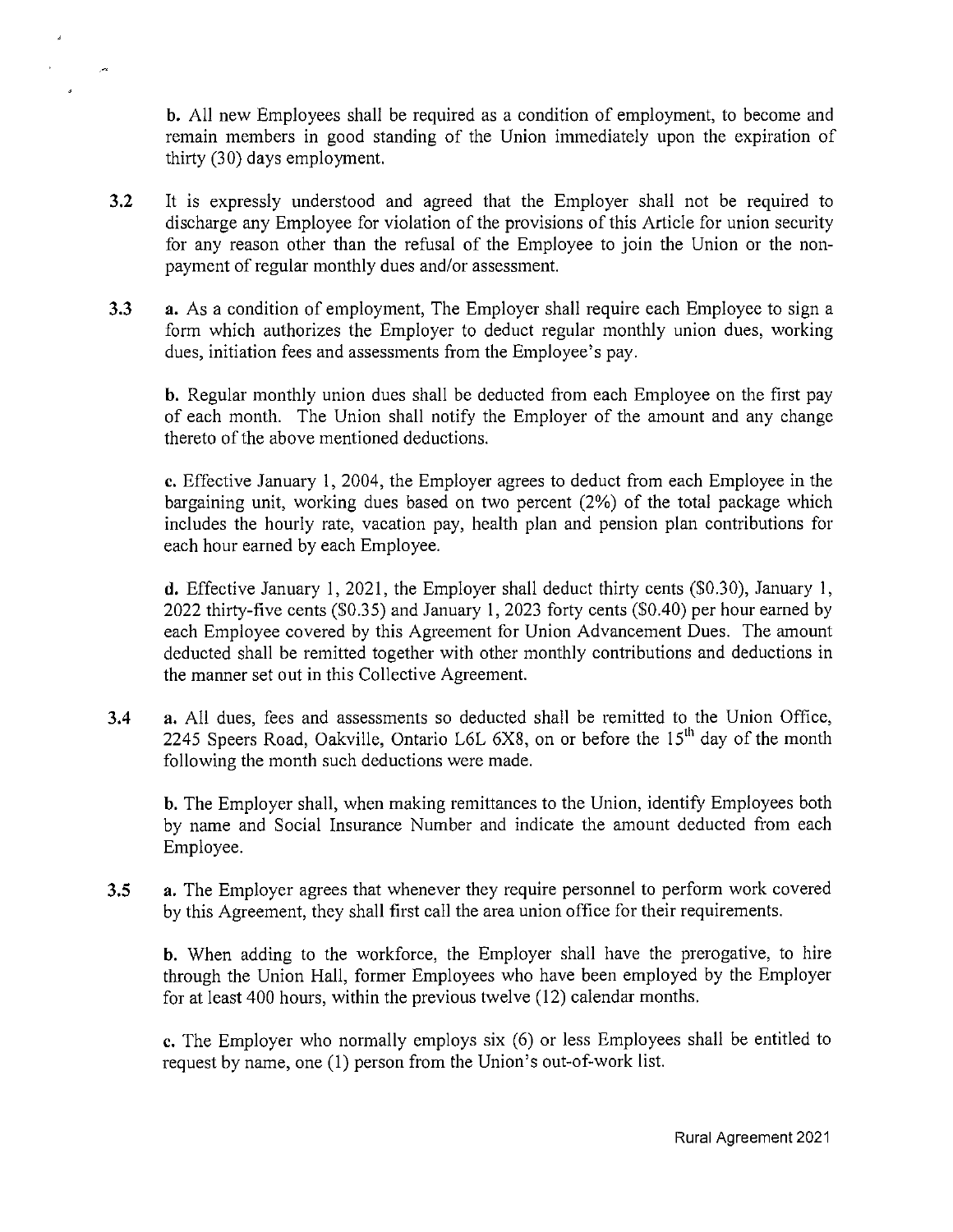**d.** The Employer who normally employs more than six (6) Employees shall be entitled to request by name, two (2) persons from the Union's out-of-work list. The second choice may be made only after six (6) Employees have been employed.

**In all cases, all such persons must have a clearance card issued by the Union,**  *PRIOR* **to commencing work.** 

- **3.6** If the Union cannot supply qualified and competent personnel to perform work, within two (2) working days, excluding Saturday, Sunday and Holidays, the Employer may hire from any source available to them.
- **3.7** The Employer agrees to notify the Union within five (5) working days of the Employees hired as per **Article 3.6** of this Agreement.
- **3.8 a.** The Employer agrees to employ only those sub-contractors and equipment rentals (except equipment dealers) who are in contractual relations with the Union to perform work set out in the classifications of this Agreement, dredging or as otherwise agreed to by the parties.

**b.** Owner-Operators who perform work covered by this Agreement shall be signatory to an Agreement with the Union and shall also be:

**i.** a member in good standing of the Union, and

**ii.** in good standing on contributions under the Health Plan, Pension Plan, Training Fund and for Working Dues, as required by this Agreement.

If the Union advises an Employer bound by this Agreement that an Owner-Operator engaged by such Employer is in violation of this Article, the Employer shall within 24 hours, replace such Owner-Operator.

# **ARTICLE 4 - NO STRIKES, NO LOCKOUTS**

- **4.1** During the lifetime of this Agreement, the Union agrees that there will be no strike, slowdown or picketing and the Employer agrees that there will be no lockout. The Employer shall have the right to discharge or otherwise discipline Employees who take part in or instigate any strike, picketing or slowdown.
- **4.2** The Union shall not involve the Employer in any dispute which may arise between the Union and any other company and the Employees of such other company.
- **4.3** However, this Article does not deny the Union the right to refuse to cross any legal picket-line and the Employer agrees that no action will be taken against the Union or any member for refusing to cross such legal picket line.
- **4.4** Similarly, the Employer shall not be deemed to have contravened this Article if a job or project is closed down by action beyond their control. In any event, notice of such action by either party shall be given prior to such action taking place.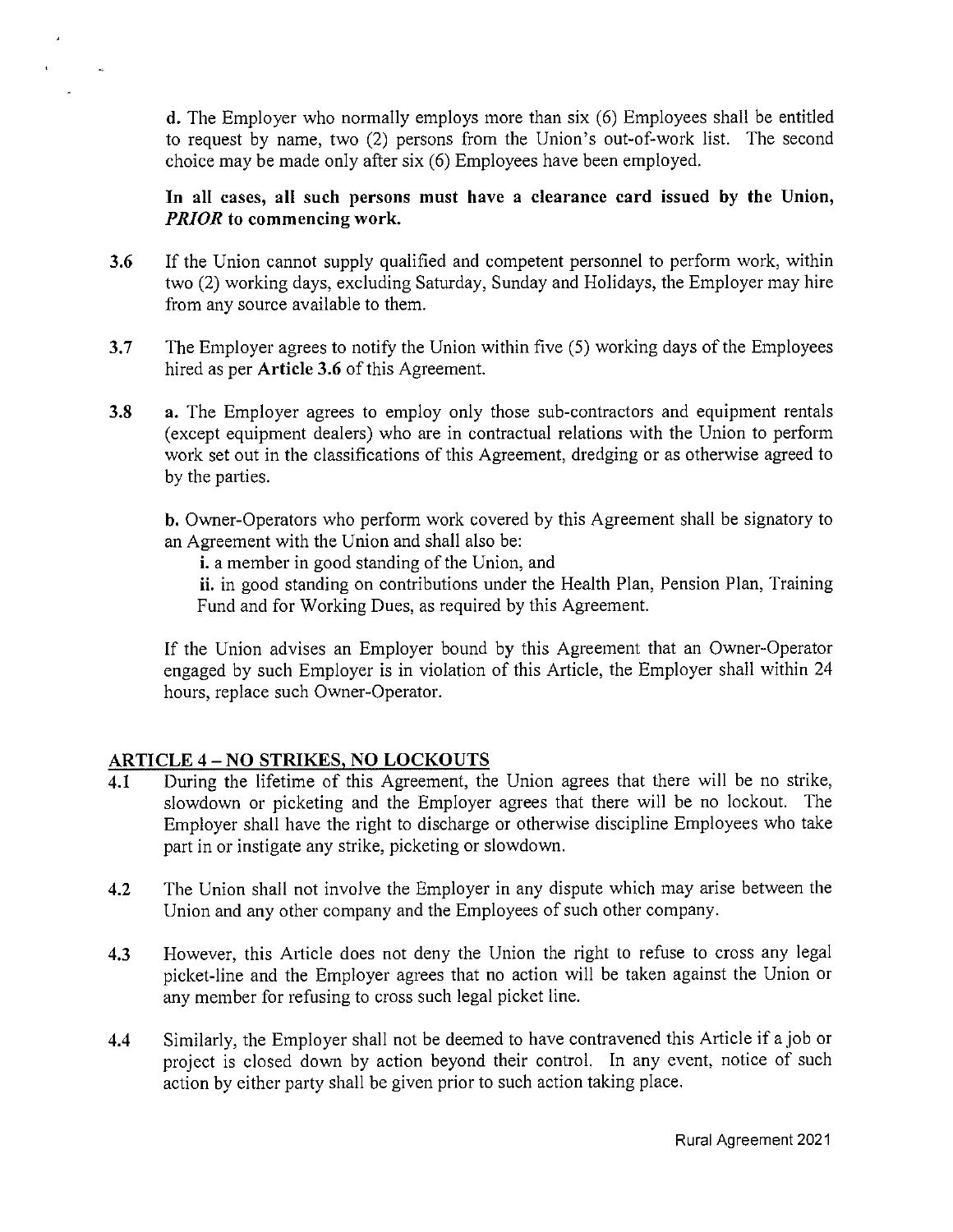### **ARTICLE 5 - UNION REPRESENTATION**

- **5.1** The Union shall notify the Employer in writing from time to time of the name of the appointed Steward, the date of their appointment and the name of the former Steward who they may be replacing.
- **5.2** The Business Representative of the Union shall be permitted to visit on the jobs or visit Employees on the Employer's premises after reporting to the senior Employer Representative available on the job or premises, but will not interfere with the progress of the work.
- **5.3** Whenever security regulations prevent access to any job or project, the Employer or their representative will give all possible assistance to the Business Representative to obtain the necessary pass or permission to gain access to such job or project.
- **5.4** Whenever possible, considering the nature of the work to be performed, the Steward shall be one of the last two Employees covered under the terms of this agreement, to remain, provided they are qualified, competent and capable of performing the remaining work.

### **ARTICLE 6 - GRIEVANCE PROCEDURE**

- **6.1** There shall be an earnest effort on the part of both parties to this agreement to settle promptly through the procedure set out herein, any complaints, grievance or disputes arising from the interpretation, application or administration of this Agreement.
- **6.2** All grievances to be dealt with under **STEP 2** below shall be in writing on a form supplied by the Union and signed by the Employee having such grievance.
- **6.3** Written grievances to be valid shall set out the nature of the grievance, the Article or Articles of the Agreement alleged to have been violated and the nature of the remedy sought, and shall not be subject to change at later steps except by the mutual agreement in writing with the Employer or in the case of remedy, by an Arbitration Board.
- **6.4** In determining the time which is allowed in the various steps, Saturday, Sunday and Statutory Holidays shall be excluded and any time limits may be extended by mutual agreement in writing.
- **6.5** If advantage of the provisions of **Articles 6 and 7** hereof is not taken within the time limits specified therein or as extended in writing as set out above, the grievance shall be deemed to have been abandoned and may not be re-opened.
- **6.6** The Employer shall designate and name the official to whom a written grievance is submitted at **STEP 2.**
- **6. 7** It is understood and agreed that an Employee does not have a grievance until they have discussed the matter with their foreman or other supervisory personnel acting in this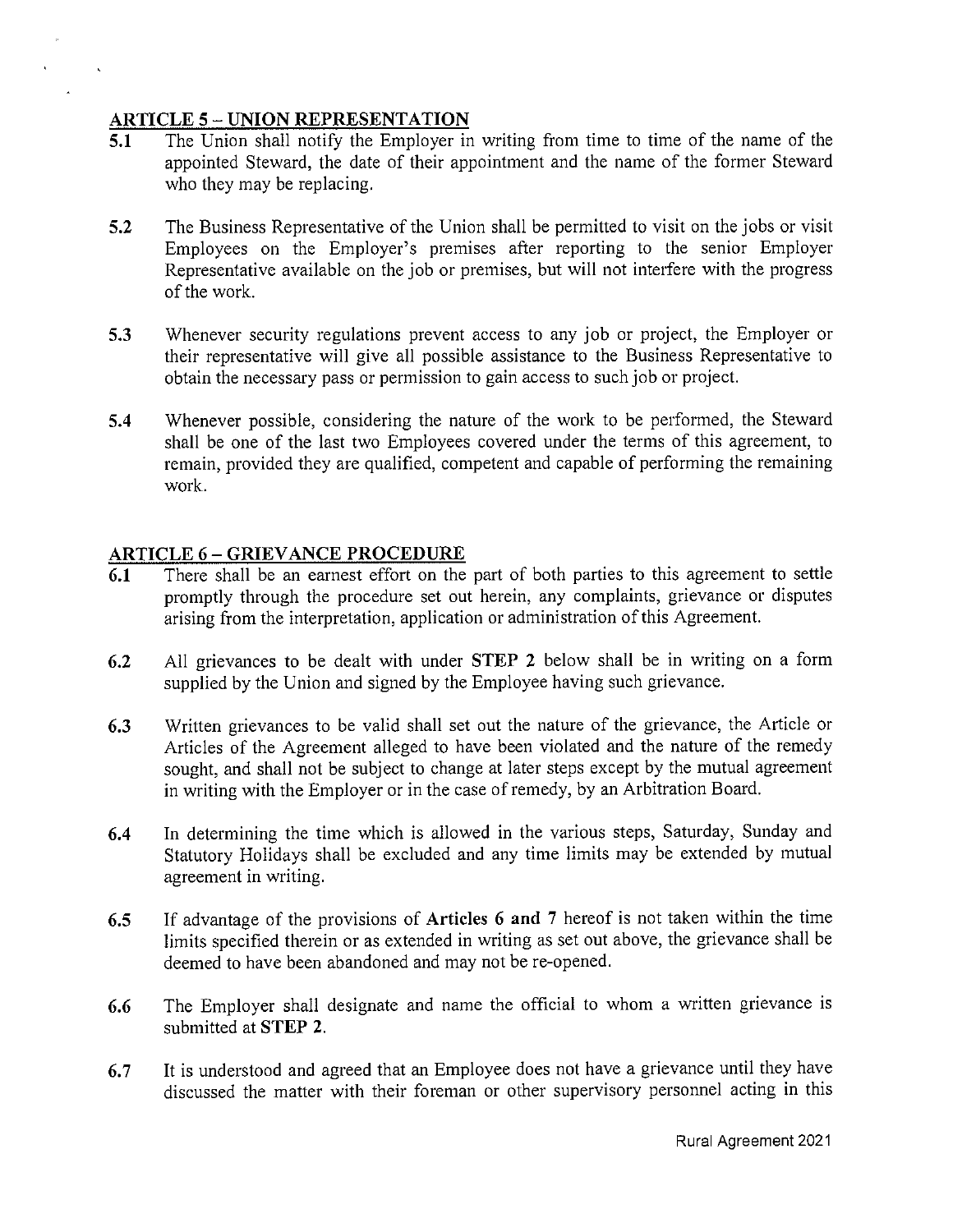capacity and given them an opportunity of dealing with the complaint. Their decision shall be made known to said Employee within forty-eight ( 48) hours.

Grievances properly arising under this Agreement shall be adjusted and settled as follows:

### **STEP 1**

 $\sim 10$ 

 $\mathbf{r}$ 

 $\overline{\text{Within}}$  ten (10) days after the circumstances giving rise to the grievance occurred or originated, the aggrieved Employee, with or without a Union Representative, shall present their grievance orally or in writing to the official of the Employer named by the Employer to handle grievances at this step. If a settlement satisfactory to the Union and the Employee concerned is not reached within five (5) full working days, a grievance may be presented as indicated in **STEP 2** at any time within five (5) full working days thereafter.

# **STEP2**

The Union, if it considers it a valid grievance, may submit the grievance to the Employer and the respective designated official of both parties shall meet as promptly as possible thereafter in an endeavour to settle the grievance. If a satisfactory settlement is not reached within ten  $(10)$ days from this meeting, the grievance may be submitted to arbitration as provided in **Article** 7, at any time within fourteen (14) days thereafter, but not later.

The Union may process a written grievance which involves a number of Employees of an Employer or an interpretation of the agreement which an Employee cannot grieve. Such grievances shall be commenced at **STEP 2** of the above procedure.

The Employer may process a written grievance alleging violation of the interpretation of the agreement at **STEP 2** of the above procedure. Such grievance shall be commenced at **STEP 2**  within ten (10) full working days after the circumstances giving rise to the grievance occurred or originated.

**6.8** Notwithstanding the above, a grievance concerning wages and fringe benefits may be presented within thirty (30) days after the circumstances giving rise to the grievance occurred or originated and further provided that a grievance concerning Welfare and Pension contributions may be presented within thirty (30) days after the particulars or such grievance should have reason to become first known to a Union Representative.

# **ARTICLE** 7 - **ARBITRATION**

- **7.1** The parties to this Agreement agree that any grievance concerning the interpretation, or alleged violation of the Agreement which has been properly carried through all the steps of the Grievance Procedure outlined in **Article 6** which has not been settled will then be referred to a Board of Arbitration at the request of the parties hereto.
- **7.2** The Board of Arbitration shall be composed of one person appointed by the Employer, one person appointed by the Union and a third person to act as Chairman, chosen by the other two members of the Board.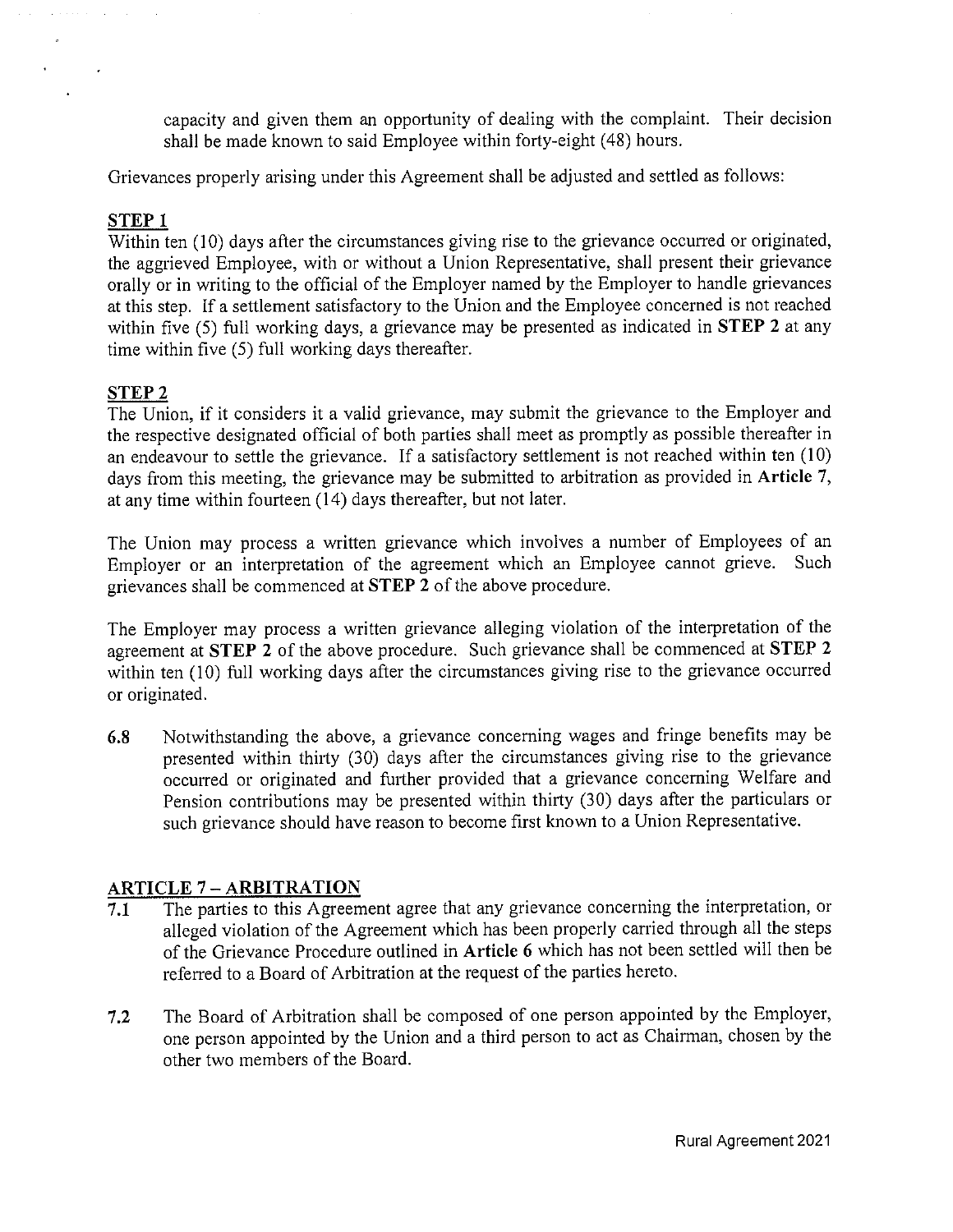- **7.3** Within five (5) working days of the request by either party for a Board, each party shall notify the other in writing of the name of its appointee.
- **7.4** Should the person chosen by the Employer to act on the Board and the person chosen by the Union, fail to agree on a third member as Chairman, within five (5) days of the notification mentioned above, the Minister of Labour of the Province of Ontario will be asked to appoint a Chairman.
- **7.5** The decisions of the Board of Arbitration or a majority of such Board constituted in the above manner shall be binding on the parties to this Agreement.
- **7.6** The Board of Arbitration shall not have any power to alter or change any of the provisions of the Agreement or to substitute any new provisions for any existing provisions, or to give any decision inconsistent with the terms and provisions of this Agreement.
- 7.7 Each of the parties to this Agreement will bear the expenses of the Arbitrator appointed by it and the parties will jointly bear the expenses of the Chairman.
- **7.8** No proceeding under **Articles 6 and** 7 shall be declared invalid by any defect in form or any technical irregularity and actions under these Articles shall not be set aside if no substantial wrong or miscarriage of justice has occurred.

# **ARTICLE 8 - LAYOFF**

- **8.1** When an Employee is permanently laid off, they shall receive their pay in full and shall be given their Record of Employment Certificate and Vacation Pay within four (4) working days from official receipt of final approved time sheet. When Employees are laid off and the Employer fails to send such wages and employment records as stated above, the Employer shall pay eight (8) hours pay at the regular rate for each additional regular working day the Employee is required to wait for their pay and records after giving notice to the Employer and giving them four (4) hours to correct such default. It is understood if the Employer, within four (4) working days, mails the Employee their pay, Record of Employment Certificate, and Vacation Pay by registered mail to their last known address, then the Employer is not obliged to pay waiting time.
- **8.2** When an Employee quits, they will receive their pay, Record of Employment Certificate, and Vacation Pay on the next regular pay day.

# **ARTICLE 9 - REPORTING TIME**

**9.1** When an Employee reports for work at the direction of the Employer or their representative at the recognized starting time of any regular working day, and they are unable to start for the following reasons, they shall be paid minimum recompense as follows: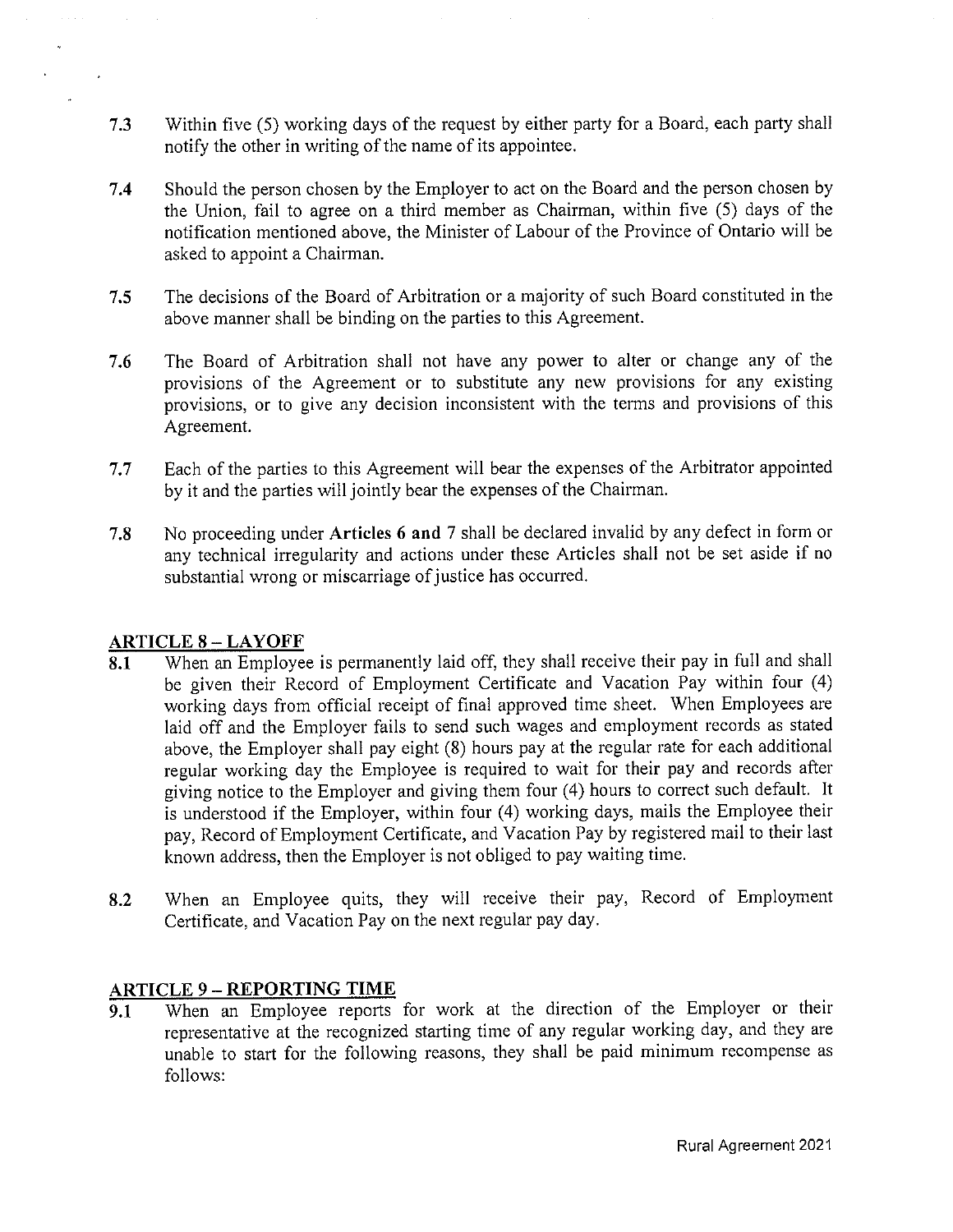**a.** Two (2) hours pay together with travelling expenses, whenever applicable, shall be allowed by the Employer when an Employee covered by this Agreement reports for work at the Employer's shop or job, but work is not available due to inclement weather provided the Employee had not been instructed not to report at least one hour prior to the end of the previous shift. However, they shall remain at work on maintenance of their machine or other equipment coming within their craft, unless released by the foreperson.

**b.** Two (2) hours pay together with travelling expenses whenever applicable, shall be allowed by the Employer when an Employee covered by this Agreement reports for work at the Employer's shop or job, but work is not available due to reasons other than inclement weather. However, they shall remain at work on the maintenance of their machine or other equipment coming within their craft, unless released by their foreperson.

**c.** In the event that the conditions stated in **a.** and **b.** occur but the Employer or their representative has good reason to believe that the conditions will change and permit work to proceed, they may instruct the Employee to remain on the job for the period of minimum recompense or for such longer time as they see fit, provided the extra waiting time is paid for at the regular rate of pay. Should conditions change and permit work to proceed, then the Employee shall receive regular wages for the hours of work actually performed, plus the minimum recompense pay and waiting time if any, up to the maximum hours of work permitted for the job in any one day. Any hours worked in addition to those permitted in any one day, shall be paid for at overtime rates.

#### **ARTICLE 10 -TRA YELLING EXPENSES**

10.1 **a. Zone A** – There shall be a free zone of a forty  $(40)$  kilometre radius from the Employer's home base. Employees shall report for work within the free zone at no cost to the Employer.

**Zone B** - For work outside the 40 km. free travel zone area, and where required, the Employer will provide safe and suitable daily transportation, and pay the Employee forty-five dollars (\$45.00) per day worked, which shall be paid as mileage.

**Zone C** – for work more than 120 km. Radius from the Employer's home base, and where required, the Employer will provide safe and suitable daily transportation, and pay the Employee fifty-five dollars (\$55.00) per day worked, which shall be paid as mileage.

**b.** When transportation to and from a work site is provided by the Employer, such transportation shall be consistent with the Highway Traffic Act.

**c.** If Employees are required to use their own vehicle for transportation to and from any work site beyond the free zone, as noted in **Article 10.1,** automobile expenses will be paid at the rate of sixty-four cents (\$0.64) per kilometre effective January I, 2020, travelled beyond the free zone, to a maximum of one hundred and ten dollars (\$110.00)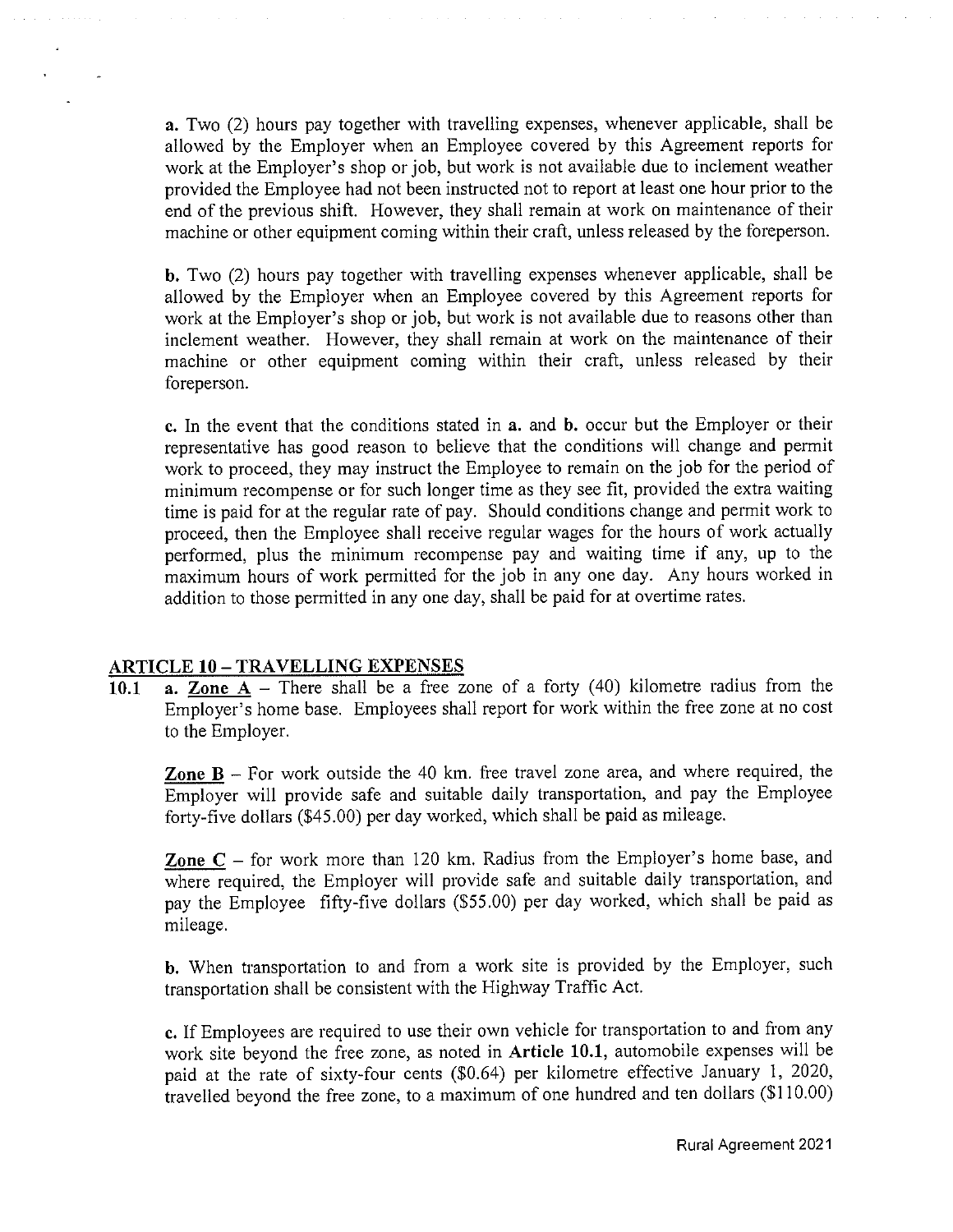per day. The Employee has the option to use their own transportation and be paid the travel allowance. The Employee shall make the choice in regard to the option they choose at the onset of the project and this option shall not be changed within the duration of the project unless mutually agreed by both parties.

- **10.2** Where the operations of the Employer require the Employees to transfer from job to job and from place to place, then provided the Employee remains with the Employer for the duration of the job, the Employer agrees to pay the cost of transportation between the two points and reimburse for meals and accommodation en route.
- **10.3** Where Employees are required to work beyond three hundred and twenty (320) kilometres from the point of hire or dispatch, the Employer shall pay the per diem Board Allowance of one hundred and ten dollars (\$110.00) per day, seven (7) days per week. Where the Employer provided adequate room and board, the room and board allowance will not apply. The Employee has the option to select their own room and board and be paid.

### **ARTICLE 11 - HOURS OF WORK AND OVERTIME**

- **11.1** The Employer shall apply the wage rates and conditions of the appropriate Local Agreement for the class and character of the work being performed to all work on E.P.S.C.A. and Electrical Power Systems Sector (Windmill) Projects, Excavations, Sewer & Watermain projects and Building Construction Projects.
- **11.2 a.** The regular hours of work for Employees covered by this agreement shall consist of not more than fifty (50) hours per week, Monday to Friday inclusive and shall be paid for at the regular rate of pay. All hours worked in excess of fifty (50) hours per week and on Saturday shall be paid for at the rate of one and one-half (1.5) times the regular rate of pay.

**b.** The Employer shall not discriminate against any Employee who refuses to work more than eleven (11) hours per day.

**c.** Any Employee who works past 7:00 p.m. shall be paid a meal allowance of twenty dollars (\$20.00) for each day this occurs.

- **11.3** It is agreed that this Agreement shall apply to work performed within a structure that is under Agreement in the Industrial, Commercial and Institutional sector (LC.I.) between the Provincial Employer Bargaining Agency and Employee Bargaining Agency, except that the Employer agrees to pay the rates of wages established by the Provincial LC.I. Agreement, for all work performed within a limit of twenty-five (25) feet outside the structure. It is understood that this does not apply to work performed on the site abutting to the structure and not being part of the structure.
- 11.4 It is further agreed that a minimum of four (4) hours of I.C.I. wage rates will be paid for a single shift for any work performed within the structure limits.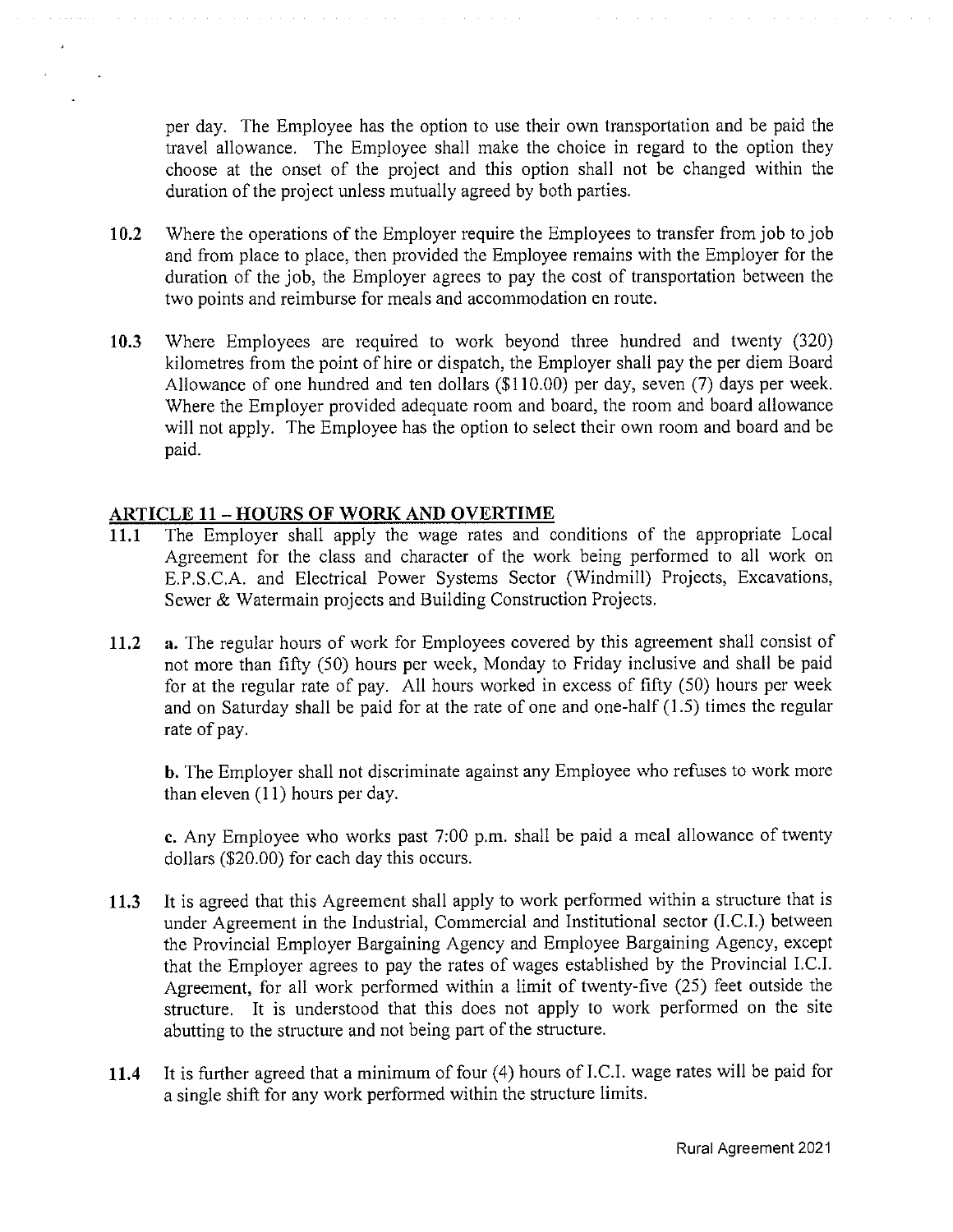- **11.5** When oiling and greasing of equipment cannot be performed during the regular working hours, the Employee operating such equipment shall be paid for one-half (1/2) hour at their applicable rate of pay for oiling and greasing work which he performs before or after the regular working day.
- **11.6 a.** Employees engaged in snow removal or sanding operations shall be paid at straight time rates of pay. Employees engaged in snow removal or sanding operations shall receive a premium of eighty-five cents (\$0.85) per hour above their straight time rate of pay for work on Saturday, Sunday and Statutory Holidays. On week days, the eightyfive cents (\$0.85) per hour premium shall also be paid for all hours worked between the hours of 6:00 p.m. and 8:00 a.m. and for the full shift providing at least 50% of the shift hours are between the hours of  $6:00$  p.m. and  $8:00$  a.m.

**b.** A minimum of four (4) hours will be paid when and Employee is called out for snow removal or sanding operations.

**11.7** All work performed on Sundays and Statutory Holidays shall be paid for at double (2x) the Employees regular rate of pay.

#### **11.8 Shift Work - Irregular Start Time**

**a.** Employees who commence work between 6:00 a.m. and 11 :59 a.m., Monday to Friday shall be paid in accordance with **Article 11.** 

**b.** Employees who commence between 12:00 noon and 5:59 p.m. Monday to Friday shall be paid regular rates of pay plus seventy cents (\$0. 70) per hour. The meal allowance shall be paid after twelve (12) hours from the commencement of work. An Employee who normally starts their workday in accordance with **Article 11.8 a** and cannot start to work in that period because of inclement weather or the unavailability of equipment needed to perform the job, may commence work during the time period described in **11.8 a.** The seventy cent (\$0.70) an hour premium shall not be paid in these isolated cases. All other terms and conditions of the Collective Agreement shall apply.

**c.** Employees who commence work between 6:00 p.m. and 6:00 a.m., Monday to Friday shall be paid regular rates of pay plus ninety cents (\$0.90) per hour. The meal allowance shall be paid after twelve (12) hours from the commencement of the work.

**d.** All hours worked before 12:01 a.m. Monday morning and after 12:59 Friday night shall be paid in accordance with **Article 11.2 and 11.7.** 

**e.** A new Employee hired in accordance with **Article 3,** shall be paid the same irregular starting time premium as the crew they are dispatched to work with for that day. All hours worked before 12:01 a.m., Monday to Friday morning and after 11 :59 p.m. Friday night, shall be paid in accordance with **Article 11.2 a** and **11.2 b.**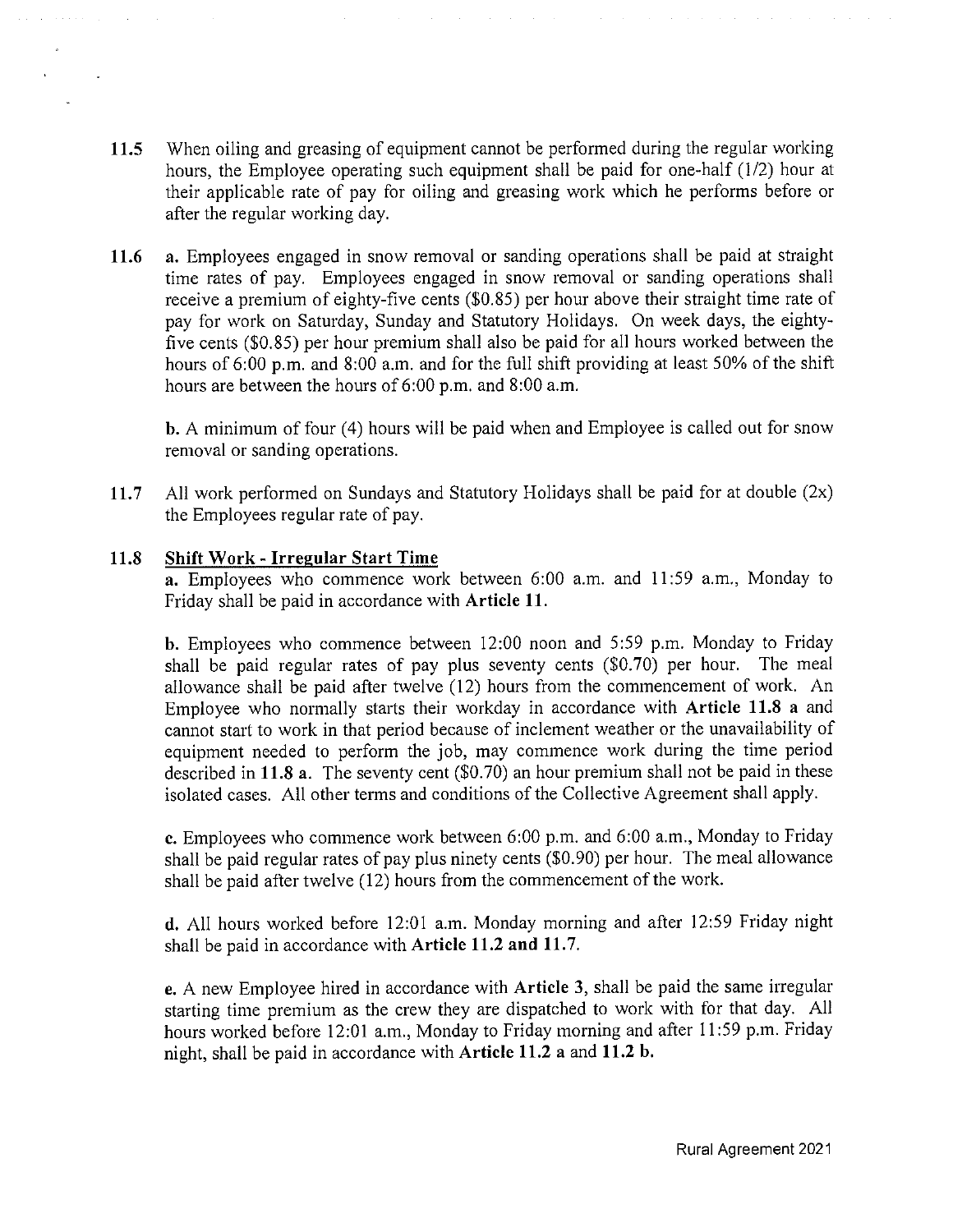**11.9** Wherein the course of a workday, the Employer assigns an Employee to operate equipment in a lesser-rated classification, such Employee will be paid their normal rate of pay for the balance of that day. This shall not apply where the assignment is for the convenience of the Employee or where the assignment is a result of reduction of work or equipment breakdown.

### **ARTICLE 12 - BENEFIT, PENSION, TRAINING & EMPLOYER FUND**

- **12.1** The allocation of the contributions specified under the terms of **Article 12.2** and **12.3**  between the l.U.O.E. Local 793 Members Life and Health Benefit Trust of Ontario and l.U.O.E. Local 793 Members Pension Benefit Trust of Ontario shall be as mutually agreed by the Health and Pension Trustees, and shall be distributed by an independent administrator appointed by mutual agreement of the Health and Pension Trustees.
- **12.2** a. The Employer agrees to contribute four dollars and forty-two cents (\$4.42) effective January 1, 2021, four dollars and forty-seven cents (\$4.47) effective January 1, 2022 and four dollars and thirty-one cents  $(\$4.31)$  effective January 1, 2023 per hour for each hour earned by each Employee covered by this Agreement and to send same to the International Union of Operating Engineers, Local 793 Benefit Trust Fund on a monthly basis. The Employer agrees to be bound by the Trust agreement. The Trust fund and Benefit plan shall be administered by Trustees appointed by the Employer and the Union. Contributions shall be sent to the Trustees not later than the  $15<sup>th</sup>$  day of the month, following the month for which such contributions were made.

**b.** The parties hereby agree to establish a Supplementary Unemployment Benefit Plan ("SUB Plan") to provide certain monetary benefits to members who become unemployed and otherwise qualify under the terms of the SUB Plan.

Effective January I, 2021, the Employer shall contribute five cents (\$0.05) per hour earned for each employee in their employ. Effective January I, 2022, the Employer shall contribute ten cents (\$0.10) per hour earned for each employee in their employ. Effective January I, 2023, the Employer shall contribute thirty-six cents (\$0.36) per hour earned for each employee in their employ.

The Parties agree the SUB Plan shall be established, managed, operated and administered solely but the Trustees of the SUB Plan and that nothing herein shall be construed to make the Employer, or any individual contractor bound to the Collective Agreement, an insurer or provider of the SUB Plan benefits. The financial obligation of the Employer and any individual contractor bound to the Collective Agreement is entirely fulfilled by making the contributions required herein.

The Parties agree any issue concerning the SUB Plan (including but not limited to eligibility to participate in, and entitlement under, the SUB Plan) shall be subject to the specific provisions of the SUB Plan. Any dispute over payment of SUB Plan benefits shall be adjusted solely between the member and the Trustees of the SUB Plan. The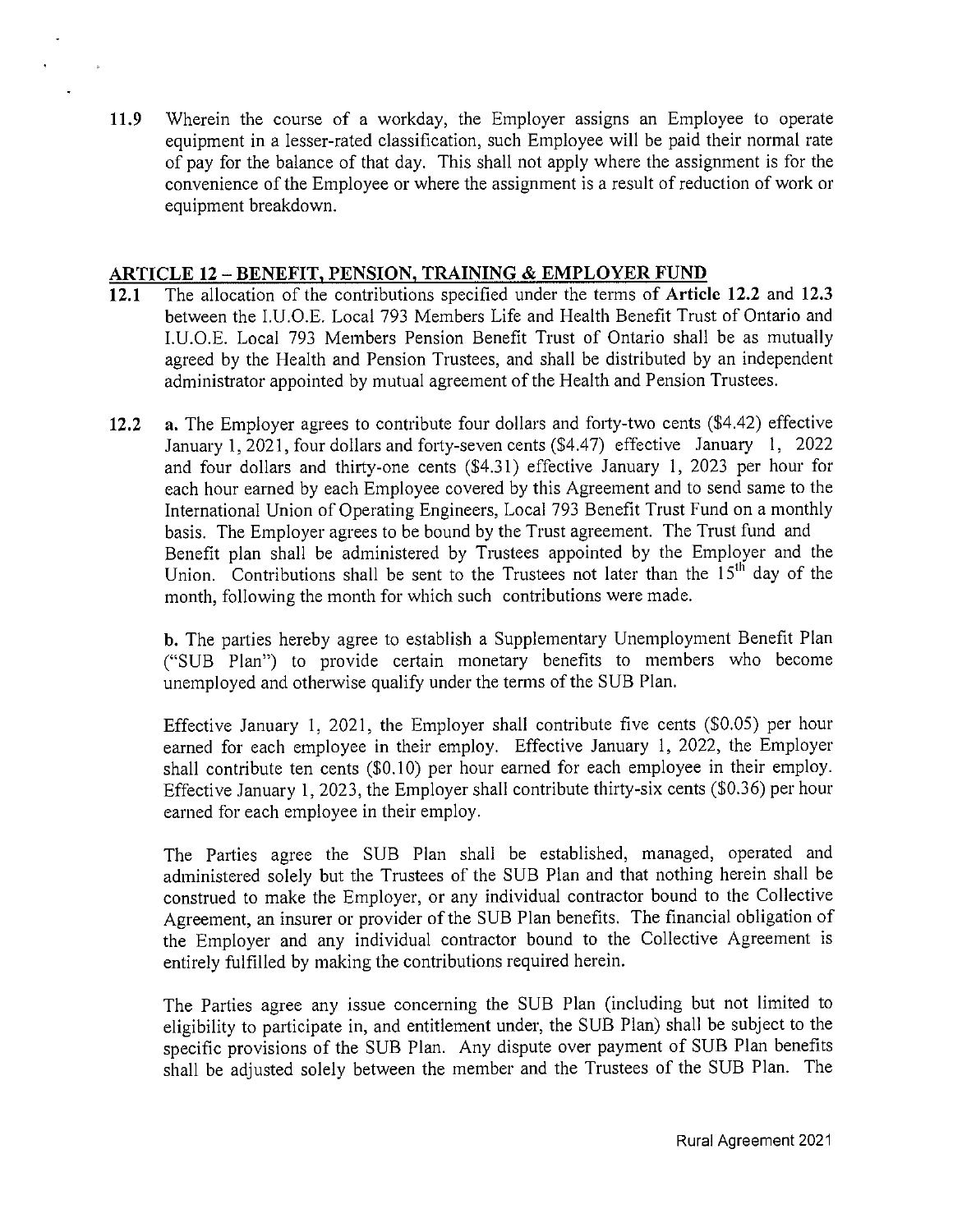Employer, or any individual contractor bound to the Collective Agreement, shall not be requested or required to participate in any such dispute.

The Union agrees to save harmless and indemnify the Employer, and any individual contractor bound to the Collective Agreement, from and against a claim, charge, tax, penalty or demand which may be made by the Canada Revenue Agency regarding the obligation to pay income tax, a charge, a tax, or a penalty under any law including, but not limited to, the *Income Tax Act (Canada),* in respect of any amount paid to a member under the SUB Plan, and in respect to any claim, charge, tax or penalty which may be made on behalf of or related to the Employment Insurance Commission and Canada Pension Commission or any other Government agency or commission under the applicable statutes and regulations with respect to any amount paid to a member under the SUB Plan.

**c. DeNovo Treatment Centre Contributions:** Effective January 1, 2021 the Employer shall contribute two cents (\$0.02) per hour to the Health Plan for each hour earned by each Employee in their employ as a DeNovo Treatment Centre contribution, to be submitted with the Health and Pension Fund payments herein provided.

- **12.3** The Employer agrees to contribute three dollars and thirty-one cents (\$3.31) per hour effective January 1, 2021, three dollars and thirty-three cents (\$3.33) per hour effective January 1, 2022 and three dollars and forty-three cents (\$3.43) per hour effective January 1, 2023 for each hour earned by each Employee covered by this Agreement to the International Union of Operating Engineers, Local 793 Pension Plan Fund on a monthly basis. Contributions shall be sent to the Trustees not later than the 15<sup>th</sup> day of the month following the month for which such contributions were made.
- **12.4 a.** The Employer shall contribute sixty-five cents (\$0.65) per hour for each hour effective January 1, 2021, by each Operating Engineer in their employ, to be submitted with the Pension and Health Fund payments, herein provided, and to be remitted to a fund for the purpose of establishing and maintaining a joint apprenticeship fund.

**b.** The Employer shall contribute five cents (\$0.05) per hour to the National Training Fund for each hour earned by each employee in their employ, to be submitted with the Pension and Health Fund payments herein provided for the purpose of developing and implementing programs established by the National Training Fund.

- **12.5** The Employer agrees to hold harmless and indemnify the Union and the Benefit and Pension Trustees against any liability incurred as a result of the contributions in **Article 12.4** above.
- **12.6** These monies shall be remitted in accordance with this Collective Agreement and shall be remitted by the  $15<sup>th</sup>$  day of the month following the month in which the hours have been earned, together with supporting information entered on a reporting form as designated by the Trustees and at no time shall the contributions be paid directly to the Employee.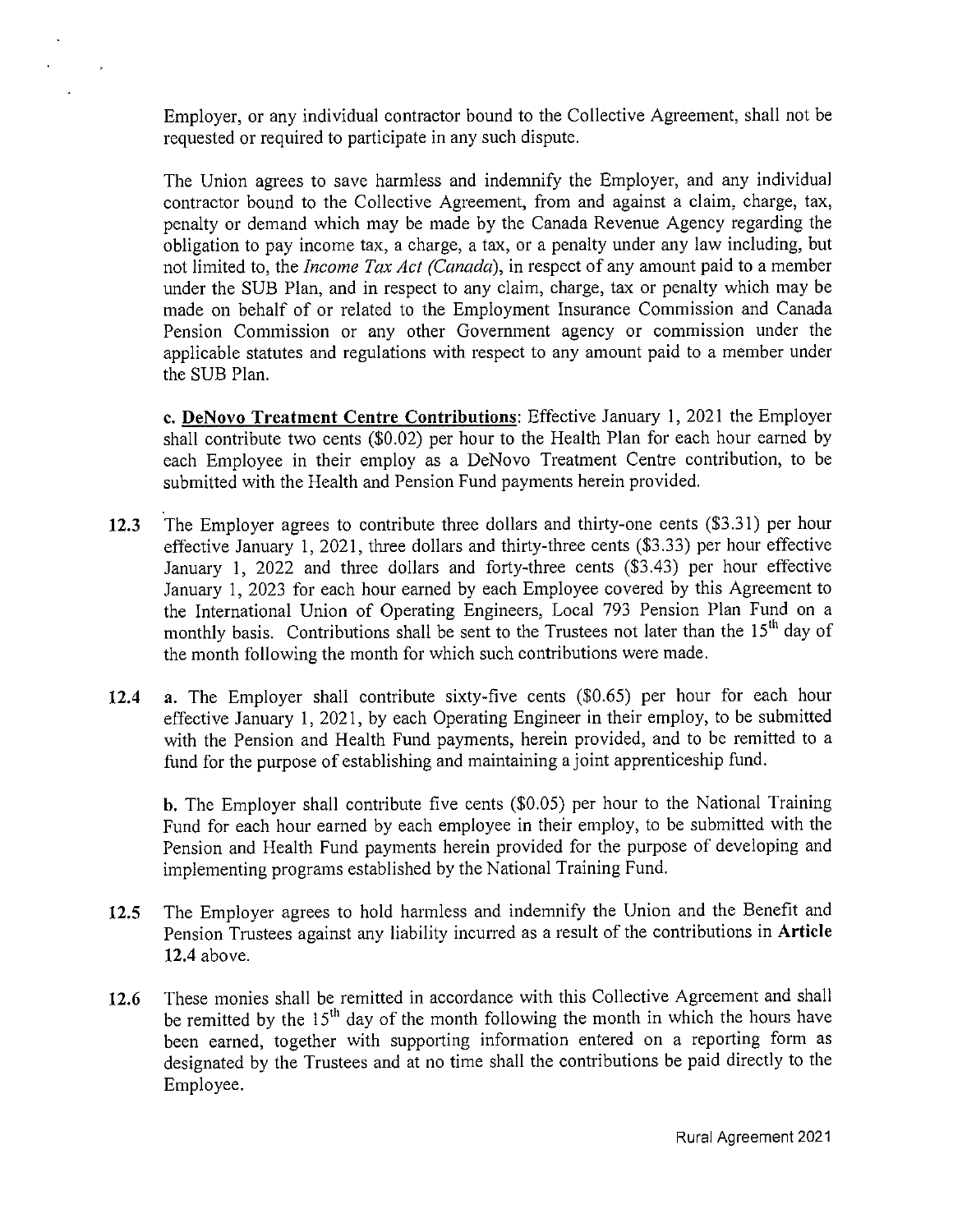**12.7** In the event an Employer fails to remit any contributions, deductions or remittances for the Health plan, the Pension plan, dues, fees ore assessments pursuant to **Article 3,**  1.U.O.E. Local 793 Trades Training Fund pursuant to **Article 12.4,** working dues checkoff or Employer Labour Relations Fund, by the 15<sup>th</sup> day of the month due, the Employer shall pay to the appropriate fund as liquidated damages and not as a penalty, an amount equal to 3% per month, compounded monthly for any delinquent contributions, deductions or remittances fifteen (15) days in arrears calculated from the date due, provided the Employer has received five (5) days prior written notice to correct such delinquency and has not done so.

 $\mathbf{r}_\mathrm{c}$ 

- **12.8** With reasonable cause, the Trustees may request an Employer to submit to them within a stipulated period a certified audited statement of payroll contributions to these funds for a period not to exceed the period from the effective date of this agreement until the date the audit takes place. Such statements shall reply to the questions submitted to the Employer by the Trustees.
- **12.9** If the Employer does not submit the certified audited statement as per **12.8.** the Trustees may appoint an independent chartered accountant to enter upon the Employer's premises during regular business hours to perform an audit of the Employer's records only with respect to the Employer's contributions or deductions to the required Employee Benefit plan.
- **12.10** Where the Trustees appoint an auditor, the cost shall be borne by the appropriate plan.
- **12.11** In the event such audit reveals that the Employer has failed to remit contributions in accordance with the provisions of this agreement, the Employer shall, within 5 days of receipt of written notice from the Trustees, remit all outstanding contributions together with any liquidated damages required under the terms of **Article 12.7** above and completed supporting contribution report forms as required by the Plan.
- **12.12** When the Employer fails to remit all delinquent contributions, the provisions of **3.4 b**  shall apply and the Union, on instructions from the Trustees, shall immediately institute proceedings against the delinquent Employers under *Section 46 of the Labour Relations Act of Ontario.* All costs of such actions shall be borne by the appropriate plan or fund unless otherwise recoverable.
- **12.13** Where the Union has taken prior proceedings and obtained a decision against an Employer for delinquent contributions, deductions or remittances, the Union may require the said Employer to post a cash bond or certified cheque not to exceed Twenty Thousand dollars (\$20,000) to be held in trust by the Trustees for a period to be determined by the Trustees. In the event that the said Employer again becomes delinquent for contributions, deductions or remittances, the Union and/or the Trustees may apply the cash bond or certified cheque, or any portion thereof, to satisfy the delinquency and require the Employer to replenish the cash bond or certified cheque in a higher amount. In the event that the cash bond or certified cheque does not satisfy the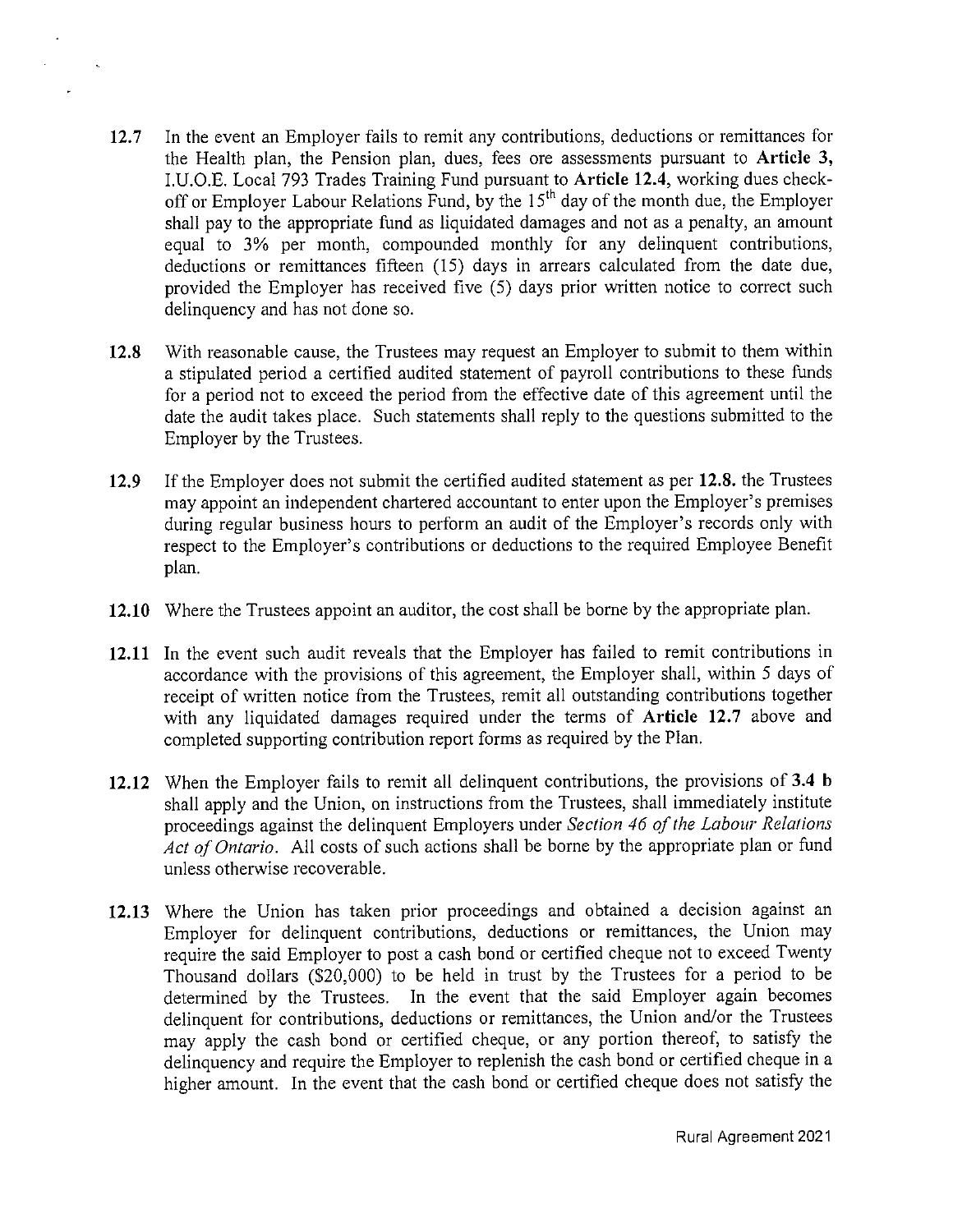full amount of the delinquency, the Union may take other proceedings to recover the balance.

**12.14** If an Employer does not have any Employees in their employ they shall submit a **NIL**  report in accordance with the provisions of **3.4.** 

# **ARTICLE 13-STATUTORY HOLIDAYS**

**13.1** The following Statutory Holidays shall be observed:

Dominion Day Civic Holiday Labour Day Christmas Day Boxing Day

New Years Day Family Day Good Friday

Victoria Day Thanksgiving Day

And any additional holiday when proclaimed by the Federal or Provincial Government.

# **ARTICLE 14-VACATION AND HOLIDAY PAY**

**14.1** Vacation credits shall be four percent (4%) of earnings and shall be paid weekly.

**14.2** Holiday credits shall be six percent (6%) of earnings and shall be paid weekly.

# **ARTICLE IS-WAGE PAYMENT**

**IS.I** The regular pay day shall be once a week, not later than Thursday of each week. Wages shall be paid on the job site before quitting time, in cash or cheque, payable at par in the locality of the job site, and Employer shall arrange that the pay cheques will be honoured at a local bank. The Employer may withhold, where necessary, a reasonable amount of wages due to enable them to prepare the payroll. Accompanying each payment of wages shall be a statement showing the Employee's name, hourly rate, total earnings, the amount of each deduction, the purpose thereof and the net earnings.

The Employer may pay wages as a direct bank deposit, no later than Thursday, each week and a detailed breakdown indicating hours, hourly rate, allowances and all deductions shall be provided for each deposit.

# **ARTICLE 16 - BEREAVEMENT LEAVE**

**16.1** Employees shall be granted a leave of absence to arrange for and attend the funeral of a family member in accordance with the Bereavement Leave provision in the Life and Health Benefits Plan for Active Members.

# **ARTICLE 17 - GENERAL**

**17.1** The Employer will continue the present practice of providing Employees with such protective wet weather clothing as it is deemed necessary by the Employee. The Union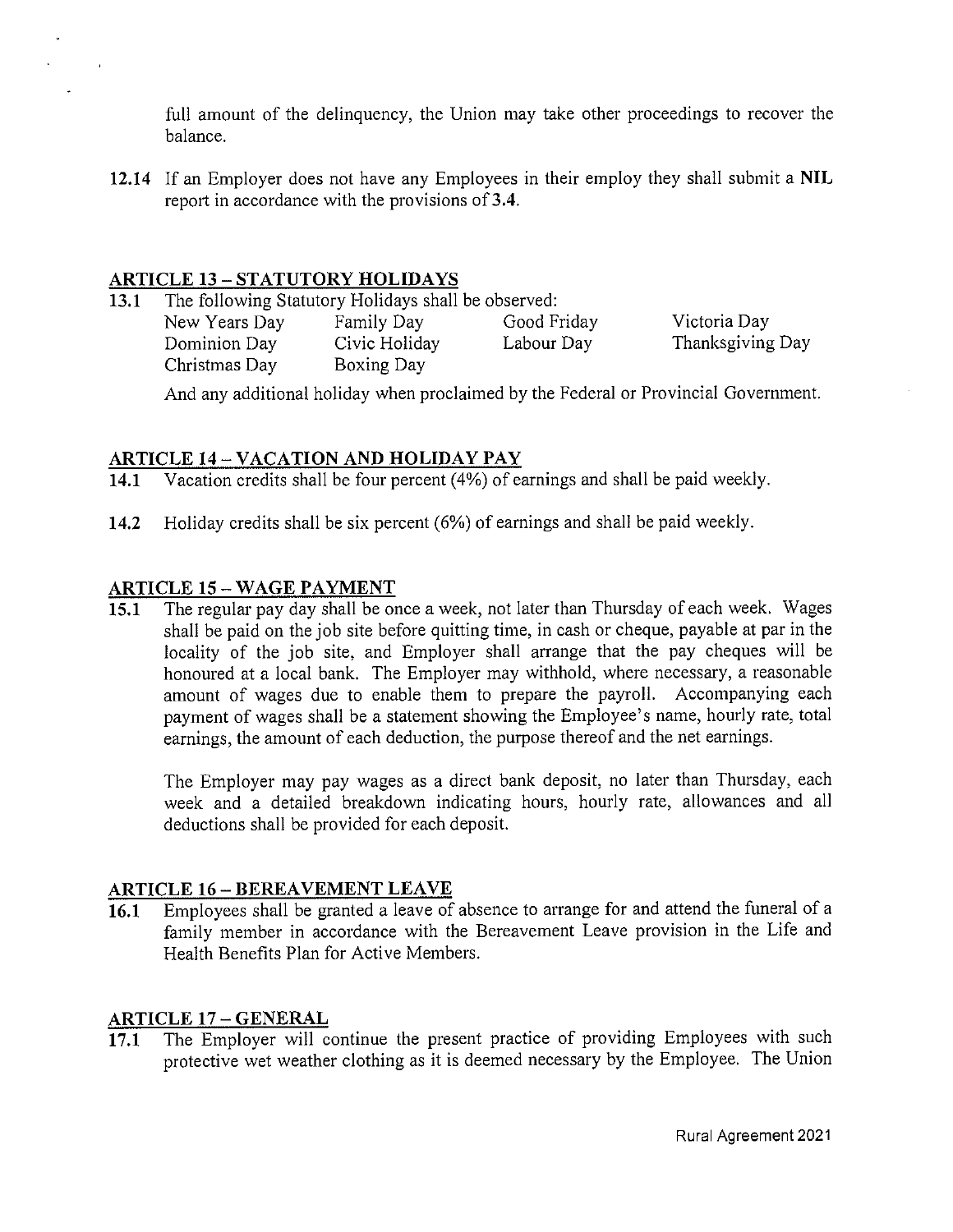recognizes the right of the Employer to economically supervise the distribution of the clothing provided.

- **17.2** Every Employee shall be required as a condition of employment, to wear a safety helmet of a type approved by the Construction Safety Association. The helmet shall be paid for by the Employee at the time it is supplied and on termination of employment, the Employee will be credited with the amount paid provided the helmet is turned in, in good condition. When the Employer makes mandatory the wearing of a specific helmet, it will be released on a charge-out basis.
- **17.3** The Union will co-operate with the Employer to prevent wasteful practices.
- **17.4** The Employer will not discriminate against an Employee for refusing to work overtime.
- **17.5** A bulletin board will be provided by the Employer for the use of the Union to post notices etc., but all such notices shall have the prior approval of the Employer.
- **17.6** Head sets for hearing and eye protectors, when necessary, shall be provided by the Employer to comply with the appropriate Safety Code or Act. It shall be a condition of employment that every Employee wear such head sets for hearing and eye protectors where required.
- 17.7 In the event of fire or theft resulting in the loss of a mechanic's tools, the Employer will replace such items subject to a maximum claim of ten thousand dollars (\$10,000.00) and a one hundred dollar (\$100.00) deductible, provided that such tools are kept in a place designated by the Employer. Such replacement is based on proof of loss by fire or theft being made to the Employer. Each mechanic must file with their Employer a listing of the tools showing their valuation and the Employer's liability shall be limited to such listing.

### **17.8 Hazardous Waste Handling**

The Employer and the Employee shall comply with the guidelines as set out in the Ontario Health and Safety Act. The Employer shall supply all safety equipment required by law in the handling of hazardous material.

- **17.9** The Employer agrees to supply and pay the cost of coverall rental and cleaning for all mechanics, service persons and welders in their employ.
- 17.10 Each Employee shall be entitled to a one hundred and thirty five dollar (\$135.00) boot/clothing allowance once per calendar year. Employees must be employed by their Employer for a period of three (3) months to be eligible and must provide the Employer with receipts.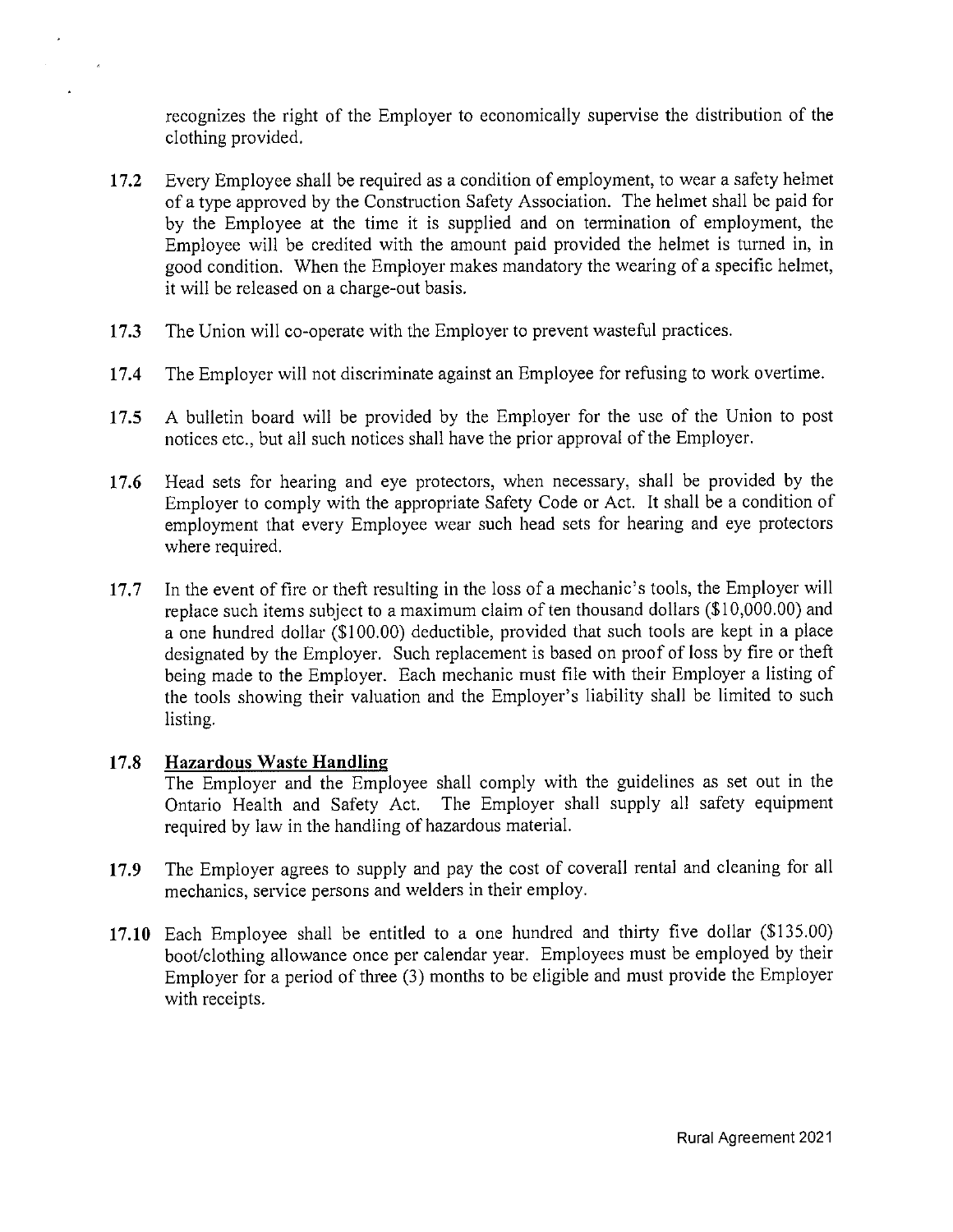## **ARTICLE 18 - REGISTERED APPRENTICES and/or TRAINEES**

**18.1 a.** A new Registered Apprentice entering the industry who has taken pre-employment training at the Training Institute, will work for their first 1,000 hours at 50% of the current base rate for the machine which they are operating.

**b.** When a Registered Apprentice has completed their first 1,000 hours plus all of the related training provided for in the Training Standards of the Training Fund, and after written assessment by the Employer, and the Training Fund, each Trainee will be employed for the next 1,000 hours at 60% of the current base rate for their classification.

**c.** When a Registered Apprentice has completed 2,000 hours plus all of the related training provided for in the Training Standards of the Training Fund, and after written assessment by the Employer, and the Training Fund, each Trainee/ Apprentice will be employed for the next 500 hours at 75% of the current base rate for their classification.

**d.** After completion of2,500 hours of on-the-job training and all related training as from times to time specified by the Training Fund, the Registered Apprentice will then fit into the work force at the rate of pay provided for in the Collective Agreement.

**e.** Employers shall request Registered Apprentices through the Union District offices who, in turn, will notify the Training Fund at 2245 Speers Road, Oakville. All dispatching of Trainees/Apprentices shall be done from the appropriate Union district office under the direction of the Training Fund.

# **18.2 Ratio of Registered Apprentices and/or Trainees**

The ratio of Registered Apprentices and/or Trainees employed by an Employer shall not be more than one (I) Registered Apprentice and/or Trainee for each six (6) journeymen Operating Engineers in their employ or as otherwise authorized in writing by the Union.

# **18.3 Recall of Registered Apprentices and/or Trainees**

Registered Apprentices and/or Trainees laid off due to lack of work may be recalled by their respective Employer, through the Union district office, at any time during a one year period provided the Registered Apprentice and/or Trainee was employed by the Employer for more than 90 working days and is available for work.

**18.4** The Employer may request a Trainee to be dispatched as a new Employee in accordance with **Article 3.5 a.** or hired in accordance with **Article 3.6.** The Union shall provide upon mutual agreement with the Employer, written notice of the duration of the training period and the applicable hourly rate and total package to the new Trainee and their Employers for their records. This Article does not apply to Registered Apprentices which are covered in **Article 18.**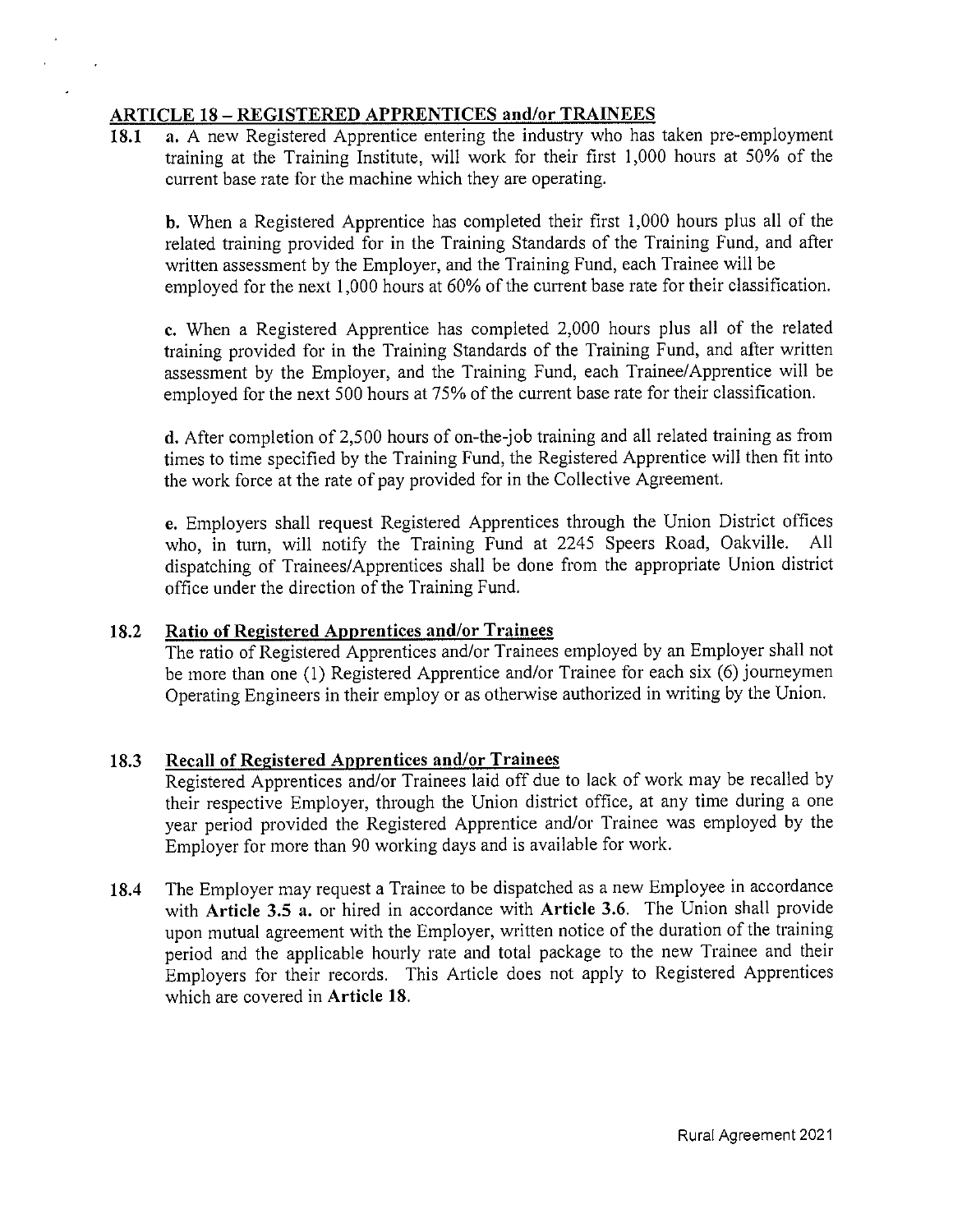### **18.5 Log Books**

Each Registered Apprentice will be required to keep a daily work record with each Employer and a copy will be supplied to the Training Institute every 30 days. Failure to do so may result in disciplinary action by the Training Fund.

**18.6** It is understood and agreed that no Employee will receive a reduction in wages or other benefits because of the introduction of this Registered Apprenticeship and Training program.

### **ARTICLE 19 - SURVEYORS - DUTIES & RESPONSIBILITIES**

The following duties and responsibilities related thereto shall apply to all phases of survey work which the Employer undertakes to perform.

### **19.1 Party Chief:**

Shall take directions from the Employer's assigned representative(s), shall be responsible for all survey work performed by their party including but not limited to, the field layouts on a horizontal and vertical plane, the proper location of formwork and imbedded items prior to placement of concrete, the supervision and direction of all members of their survey party.

### **19.2 Instrument Person:**

Shall be able to perform lay-out under direction of the Employer's representative(s) and/or Patiy Chief. They shall be able to set up, operate and make minor adjustments to surveying instruments, read plans and sketches, and keep surveying records, they shall be able to perform the duties of Rod Person and Chain Person.

### **19.3 Sr. Rod Person:**

One, who assists Instrument Person, is able to operate survey rod, chain and instruments accurately and efficiently, have some blueprint reading ability and knowledge or survey practice and methods of setting grading and lines.

### **19.4 Jr. Rod Person:**

One who assists Sr. Rod Person and Instrument Persons and has knowledge of standard survey practice and methods.

### **19.5 Chain Person:**

One who assists all of the above and is learning survey practice and methods.

# **ARTICLE 20- WAGES AND CLASSIFICATIONS**

**20.1** The parties agree that the following Schedule attached hereto is incorporated into and forms part of this Collective Agreement:

# **SCHEDULE "A" Wage Rates & Classifications**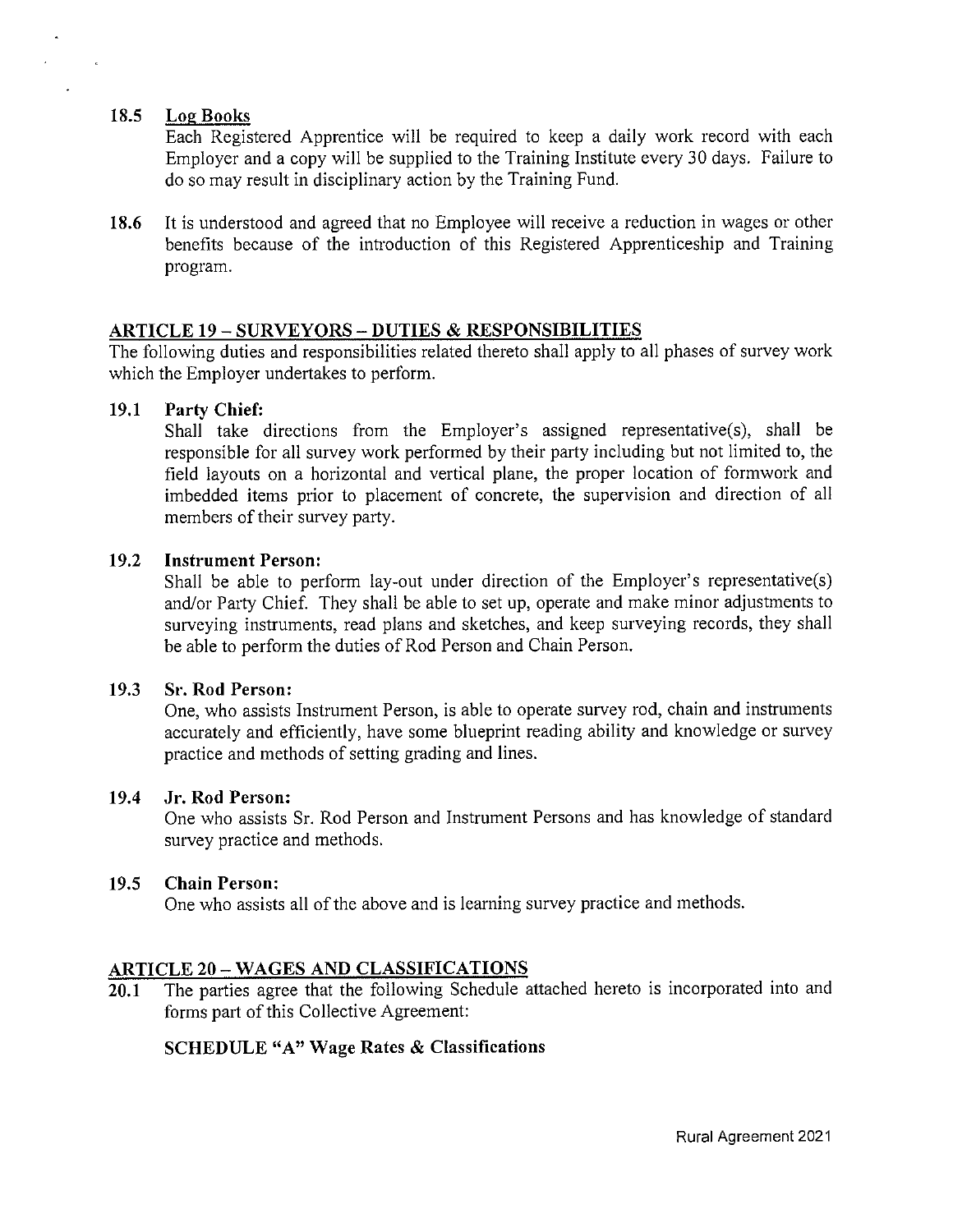### **ARTICLE 21** - **DURATION OF AGREEMENT**

**21.1** This Agreement shall become effective on the 1<sup>st</sup> day of January, 2021 and shall continue in effect until the 31<sup>st</sup> day of December, 2023 and shall remain in force and effect from year to year thereafter unless either party shall furnish the other with notice of termination or proposed revision of this Agreement within ninety (90) days before the 31<sup>st</sup> day of December 2023 or in a like period in any year hereafter.

IN WITNESS AND TESTIMONY of the provisions and terms mutually agreed upon and specified herein, the duly authorized officers and/or representatives of both parties affix their signatures and seal this  $2hd$  day of  $Decemb$ .

### *Signed on Behalf of:*

Ken Jackson Construction Ltd.

ignature

 $FO.$ 

Print Name and Title

 $3123$ 

Address

**Signed on Behalf of:** 

International Union of Operating Engineers, Local 793

Mike Gallagher, Business Manager

Joe Redshaw, President

Joe Dowdall Wice-President

**J,** 

Rick Kerr, Treasurer

Brian Alexander, Recording-Corresponding Secretary

Rural Agreement 2021

 $7$ *i* oerton Ont N00270.

City, Province, Postal Code

 $S193891411$ S-Jq J{,~ *53'18* 

Telephone and Fax Number(s)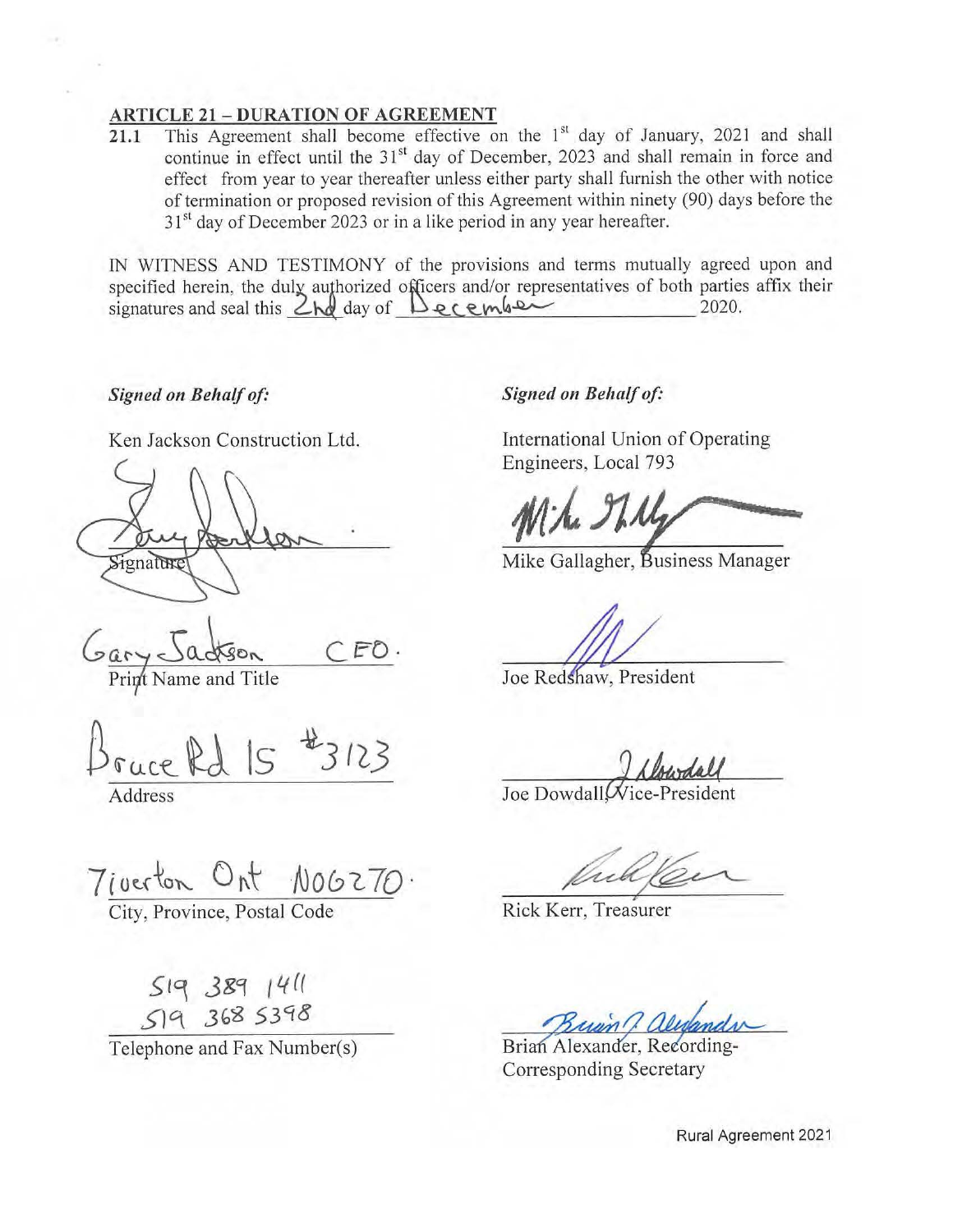$\mathcal{G}$ ary <del>O</del> Ken Jackson Construction . ea  $\mathcal{L}$  m  $\mathcal{L}$ 

 $\ddot{\phantom{0}}$ 

 $\sim 10$ 

Email Address **Recommended by: Kelly Burla**, London Business Representative

Recommended by: Donny Collins, London Business Representative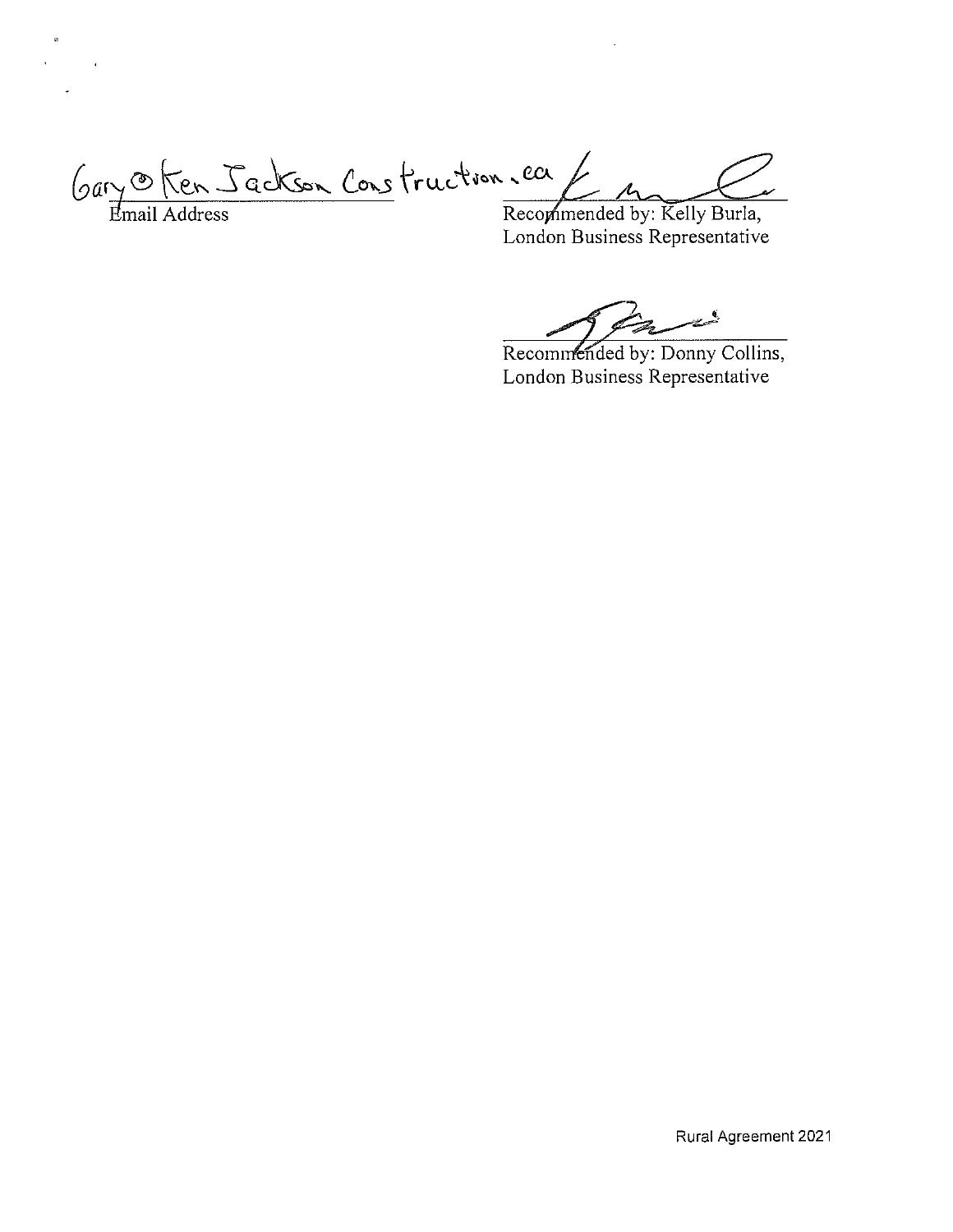# **SCHEDULE "A"**

**1.1** The minimum basic wage rates for Employees performing work covered by this agreement shall be in accordance with the following schedule of work classifications and wage rates. These work classifications are defined to establish wage rates for personnel covered by this agreement when working in these classifications and all similar equipment working on land and water.

It is understood and agreed that the implementation of the following wage schedule shall not result in the reduction of the hourly rate of any present Employee. The rate of wages shall be effective on dates indicated.

a. Engineers operating: power shovels; clams; backhoes; cranes; draglines; piledrivers; derricks; ladder-type trenching machines; pitman type trucks lifting capacity over 10 tons; gradalls; caisson boring machines and mobile cranes; feller buncher; Party Chief; graders on fine grade; trim dozer and loaders (final grade):

| Date         | Wage<br>Rate | Vacation<br>Pay | (Regular) | <b>Benefit Plan</b><br>(SUB) | Pension<br>Plan | (Regular) | <b>Training Fund</b><br>(National) | Total<br>Package | DeNovo<br>Fund<br>(Employer Paid) |
|--------------|--------------|-----------------|-----------|------------------------------|-----------------|-----------|------------------------------------|------------------|-----------------------------------|
| 1/21<br>Jan. | \$30.58      | \$3.06          | \$4.42    | \$0.05                       | \$3.31          | \$0.65    | \$0.05                             | \$42.12          | \$0.02                            |
| 1/22<br>Jan. | \$31.20      | \$3.12          | \$4.47    | \$0.10                       | \$3.33          | \$0.65    | \$0.05                             | \$42.92          | \$0.02                            |
| /23<br>Jan.  | \$31.75      | \$3.17          | \$4.31    | \$0.36                       | \$3.43          | \$0.65    | \$0.05                             | \$43.72          | \$0.02                            |

**b.** Engineers operating: portable air compressors; batching plants; diesel or gas driven portable generators; concrete mixers 1 cu. metre or over; all types of dewatering systems; pumps 6" or over; pitman type trucks lifting capacity 10 tons and under; Instrument Person·

| Date           | Wage<br>Rate | Vacation<br>Pay | (Regular) | <b>Benefit Plan</b><br>(SUB) | Pension<br>Plan | (Regular) | <b>Training Fund</b><br>(National) | Total<br>Package | DeNovo<br>Fund<br>(Employer Paid) |
|----------------|--------------|-----------------|-----------|------------------------------|-----------------|-----------|------------------------------------|------------------|-----------------------------------|
| 1/21<br>Jan. ' | \$30.19      | \$3.02          | \$4.42    | \$0.05                       | \$3.31          | \$0.65    | \$0.05                             | \$41.69          | \$0.02                            |
| Jan. 1/22      | \$30.81      | \$3.08          | \$4.47    | \$0.10                       | \$3.33          | \$0.65    | \$0.05                             | \$42.49          | \$0.02                            |
| 1/23<br>Jan.   | \$31.35      | \$3.14          | \$4.31    | \$0.36                       | \$3.43          | \$0.65    | \$0.05                             | \$43.29          | \$0.02                            |

**c.** Operators of: crawler tractors of all attachments; rubber-tired loaders over 80 h.p.; selfpropelled asphalt spreaders and finishers; self-propelled scrapers; industrial tractors with back-hoe attachments; crushers; asphalt plant; graders on rough grade; lowbed float drivers; curb and gutter machine; Kubota type excavators less than 65 h.p.; hydro axe and hydro shear; skidder with hydraulic attachments, daylighter/vacuum truck (both operator and helper):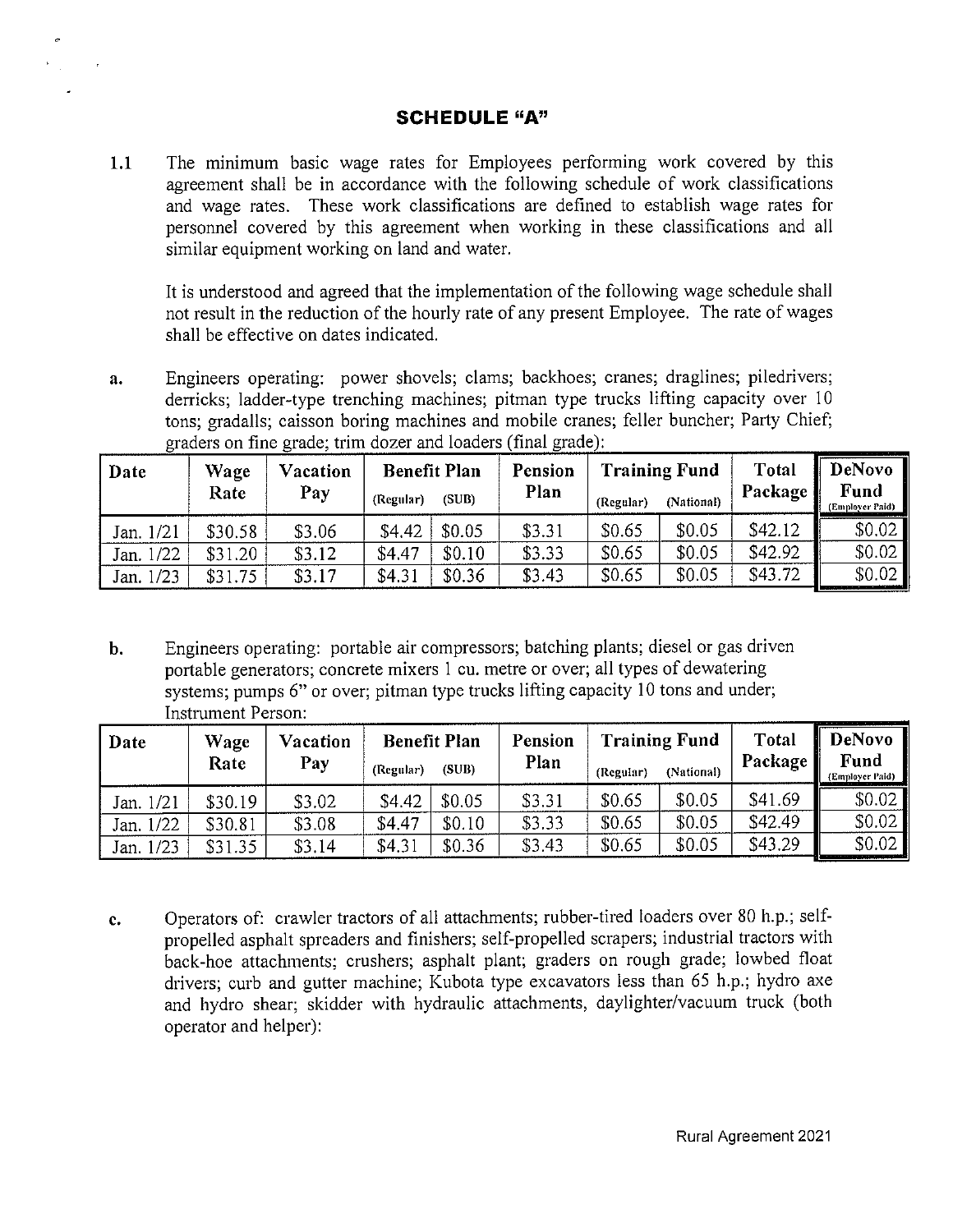| Date      | Wage    | Vacation |           | <b>Benefit Plan</b> | Pension |           | <b>Training Fund</b> | <b>Total</b> | DeNovo                  |
|-----------|---------|----------|-----------|---------------------|---------|-----------|----------------------|--------------|-------------------------|
|           | Rate    | Pay      | (Regular) | (SUB)               | Plan    | (Regular) | (National)           | Package      | Fund<br>(Employer Paid) |
| Jan. 1/21 | \$30.06 | \$3.01   | \$4.42    | \$0.05              | \$3.31  | \$0.65    | \$0.05               | \$41.55      | \$0,02                  |
| Jan. 1/22 | \$30.68 | \$3.07   | \$4.47    | \$0.10              | \$3.33  | \$0.65    | \$0.05               | \$42.35      | \$0.02                  |
| Jan. 1/23 | \$31.23 | \$3.12   | \$4.31    | \$0.36              | \$3.43  | \$0.65    | \$0.05               | \$43.15      | \$0.02                  |

**d.** Operators of: asphalt rollers; washing and screening plants; rubber-tired loaders having engine 80 h.p. or less; utility trucks with tag floats; asphalt recycling equipment; asphalt and concrete planers; mobile sweepers; Sr. Rod Person; remote controlled equipment:

| Date         | Wage<br>Rate | Vacation<br>Pay | <b>Benefit Plan</b><br>(Regular) | (SUB)  | Pension<br>Plan | (Regular) | <b>Training Fund</b><br>(National) | <b>Total</b><br>Package | DeNovo<br>Fund<br>(Employer Paid) |
|--------------|--------------|-----------------|----------------------------------|--------|-----------------|-----------|------------------------------------|-------------------------|-----------------------------------|
| Jan. 1/21    | \$29.87      | \$2.99          | \$4.42                           | \$0.05 | \$3.31          | \$0.65    | \$0.05                             | \$41.34                 | \$0.02                            |
| Jan. 1/22    | \$30.49      | \$3.05          | \$4.47                           | \$0.10 | \$3.33          | \$0.65    | \$0.05                             | \$42.14                 | \$0.02                            |
| 1/23<br>Jan. | \$31.04      | \$3.10          | \$4.31                           | \$0.36 | \$3.43          | \$0.65    | \$0.05                             | \$42.94                 | \$0.02                            |

**e.** Operators of: greasers and oilers operating fuel vehicles; driver mounted compaction units; off-highway rock and sand haulers; Kubota-Bobcat type skid steer loaders (all attachments) less than 65 h.p.; farm tractors with all types of attachments; Jr. Rod Person and Chain Person; Service Person:

| Date         | Wage    | Vacation | <b>Benefit Plan</b> |        | Pension |           | <b>Training Fund</b> | <b>Total</b> | <b>DeNovo</b>           |
|--------------|---------|----------|---------------------|--------|---------|-----------|----------------------|--------------|-------------------------|
|              | Rate    | Pay      | (Regular)           | (SUB)  | Plan    | (Regular) | (National)           | Package      | Fund<br>(Employer Paid) |
| Jan. 1/21    | \$29.63 | \$2.96   | \$4.42              | \$0.05 | \$3.31  | \$0.65    | \$0.05               | \$41.07      | \$0.02                  |
| Jan. 1/22    | \$30.25 | \$3.02   | \$4.47              | \$0.10 | \$3.33  | \$0.65    | \$0.05               | \$41.87      | \$0.02                  |
| 1/23<br>Jan. | \$30.79 | \$3.08   | \$4.31              | \$0.36 | \$3.43  | \$0.65    | \$0.05               | \$42.67      | \$0.02]                 |

**f.** Heavy Duty Mechanics:

 $\bar{t}$ 

| Date      | Wage<br>Rate | Vacation<br>Pay | <b>Benefit Plan</b><br>(Regular) | (SUB)  | Pension<br>Plan | (Regular) | <b>Training Fund</b><br>(National) | <b>Total</b><br>Package | DeNovo<br>Fund<br>(Employer Paid) |
|-----------|--------------|-----------------|----------------------------------|--------|-----------------|-----------|------------------------------------|-------------------------|-----------------------------------|
| Jan. 1/21 | \$30.15      | \$3.02          | \$4.42                           | \$0.05 | \$3.31          | \$0.65    | \$0.05                             | \$41.65                 | \$0.02                            |
| Jan. 1/22 | \$30.77      | \$3.08          | \$4.47                           | \$0.10 | \$3.33          | \$0.65    | \$0.05                             | \$42.45                 | \$0.02\$                          |
| Jan. 1/23 | \$31.32      | \$3.13          | \$4.31                           | \$0.36 | \$3,43          | \$0.65    | \$0.05                             | \$43.25                 | \$0.02                            |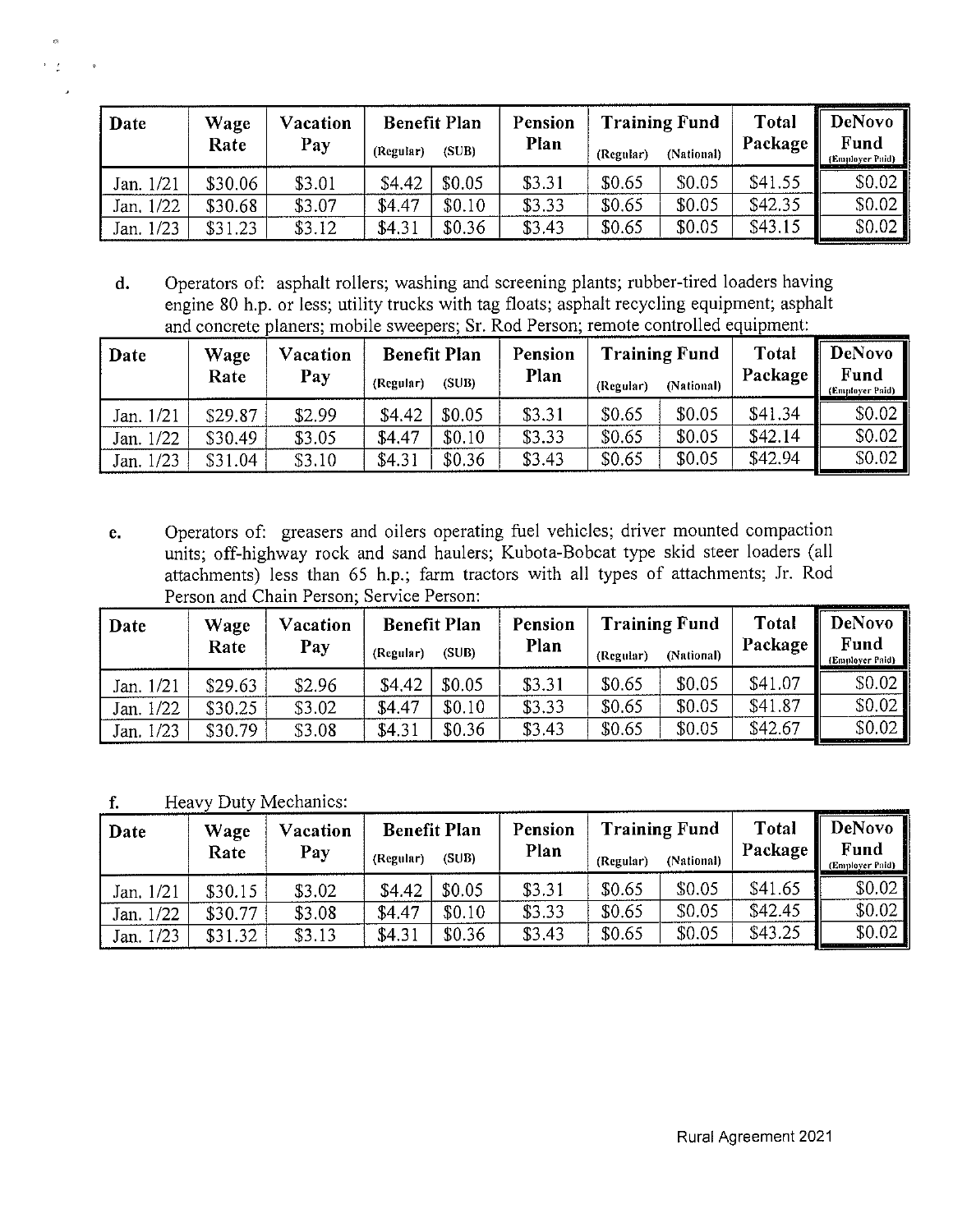| Date         | Wage    | Vacation |           | <b>Benefit Plan</b> | Pension |           | <b>Training Fund</b> | Total   | <b>DeNovo</b>           |
|--------------|---------|----------|-----------|---------------------|---------|-----------|----------------------|---------|-------------------------|
|              | Rate    | Pay      | (Regular) | (SUB)               | Plan    | (Regular) | (National)           | Package | Fund<br>(Employer Paid) |
| Jan. 1/21    | \$30.15 | \$3.02   | \$4.42    | \$0.05              | \$3.31  | \$0.65    | \$0.05               | \$41.65 | \$0.02                  |
| Jan. 1/22    | \$30.77 | \$3.08   | \$4.47    | \$0.10              | \$3.33  | \$0.65    | \$0.05               | \$42.45 | \$0.02]                 |
| 1/23<br>Jan. | \$31.32 | \$3.13   | \$4.31    | \$0.36              | \$3.43  | \$0.65    | \$0.05               | \$43.25 | \$0.02                  |

g. Class "A" licensed mechanic:

**h.** Welder

 $\hat{\mathbf{x}}_i$  $\mathbf{r} = \frac{\partial}{\partial t}$ 

| Date      | Wage<br>Rate | Vacation<br>Pay | (Regular) | <b>Benefit Plan</b><br>(SUB) | Pension<br>Plan | (Regular) | <b>Training Fund</b><br>(National) | <b>Total</b><br>Package | <b>DeNovo</b><br>Fund<br>(Employer Paid) |
|-----------|--------------|-----------------|-----------|------------------------------|-----------------|-----------|------------------------------------|-------------------------|------------------------------------------|
| Jan. 1/21 | \$29.95      | \$2.99          | \$4.42    | \$0.05                       | \$3.31          | \$0.65    | \$0.05                             | \$41,42                 | \$0.02                                   |
| Jan. 1/22 | \$30.56      | \$3.06          | \$4.47    | \$0.10                       | \$3.33          | \$0.65    | \$0.05                             | \$42.22                 | \$0.02                                   |
| Jan. 1/23 | \$31.11      | \$3.11          | \$4.31    | \$0.36                       | \$3.43          | \$0.65    | \$0.05                             | \$43.02                 | \$0.02                                   |

### **i.** Small tool repair:

| Date         | Wage<br>Rate | Vacation<br>Pay | (Regular) | <b>Benefit Plan</b><br>(SUB) | Pension<br>Plan | (Regular) | <b>Training Fund</b><br>(National) | <b>Total</b><br>Package | DeNovo<br>Fund<br>(Employer Paid) |
|--------------|--------------|-----------------|-----------|------------------------------|-----------------|-----------|------------------------------------|-------------------------|-----------------------------------|
| Jan. 1/21    | \$28.56      | \$2.86          | \$4.42    | \$0.05                       | \$3.31          | \$0.65    | \$0.05                             | \$39.90                 | \$0.02                            |
| 1/22<br>Jan. | \$29.18      | \$2.92          | \$4.47    | \$0.10                       | \$3.33          | \$0.65    | \$0.05                             | \$40.70                 | \$0.02                            |
| 1/23<br>Jan. | \$29.73      | \$2.97          | \$4.31    | \$0.36                       | \$3.43          | \$0.65    | \$0.05                             | \$41.50                 | \$0.02                            |

**j.** Apprentice mechanics and welders:

|                          | ۰.                       | 60% of classification |
|--------------------------|--------------------------|-----------------------|
| $1st$ year<br>$2nd$ year | $\blacksquare$           | 70% of classification |
| $3rd$ year               |                          | 80% of classification |
| $4th$ year               | $\overline{\phantom{a}}$ | 90% of classification |

**1.2** All mechanics, welders, service person and small tool repairers shall be paid a tool and clothing allowance of ten-cents (\$0.10) per hour for each hour worked.